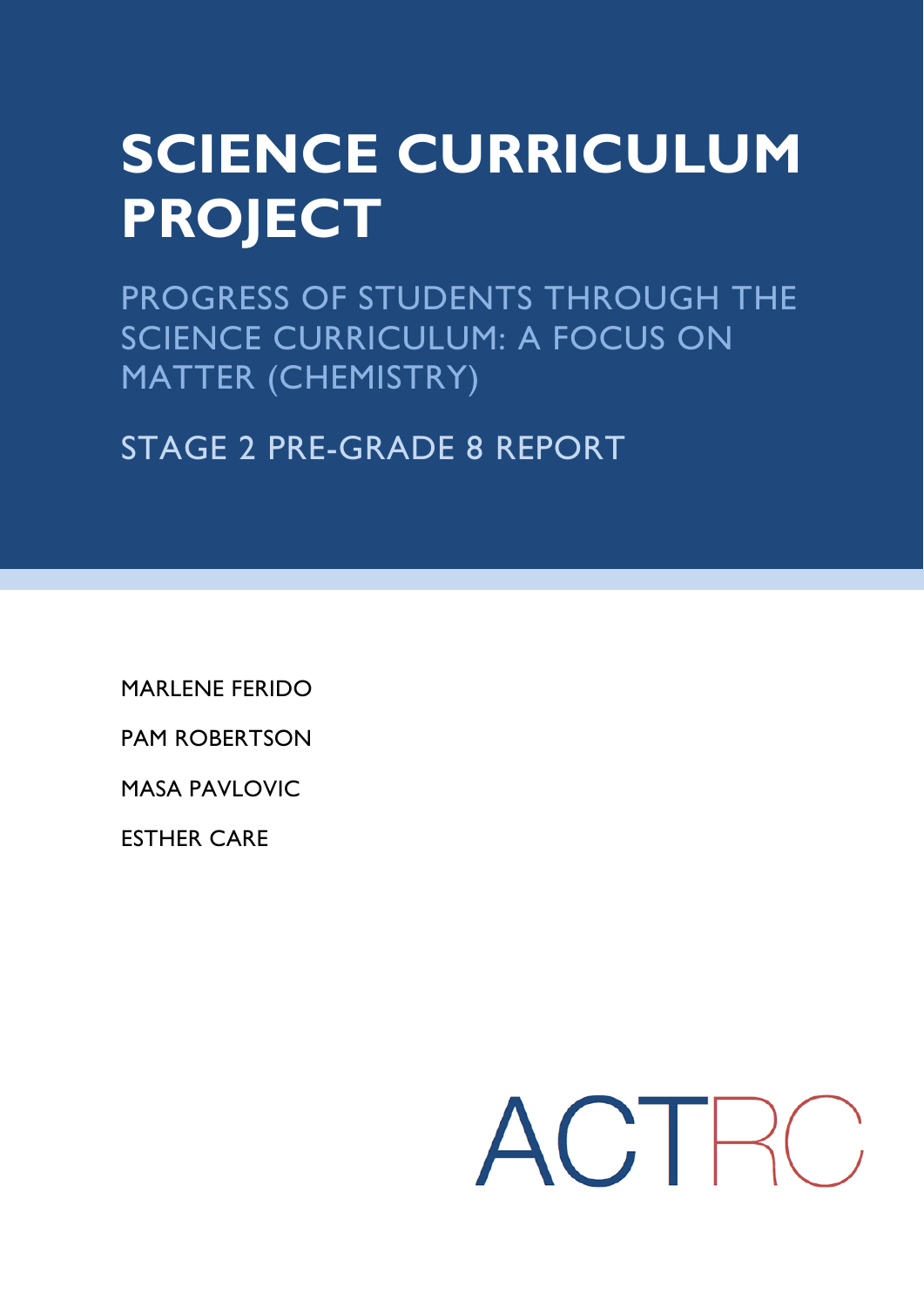© Assessment Curriculum and Technology Research Centre (ACTRC), 2016

ACTRC is a partnership between the University of Melbourne and the University of the Philippines, supported by the Australian Government

Assessment Curriculum and Technology Research Centre UP Campus, Diliman 1101, Quezon City P: 632-8064680 E: info@actrc.org

Suggested citation for this report:

Ferido, M., Robertson, P., Pavlovic, M., & Care, E. (2016). Progress of students through the science curriculum: focus on chemistry. Stage 2 Pre-Grade 8 report. Assessment Curriculum and Technology Research Centre. Melbourne and Manila.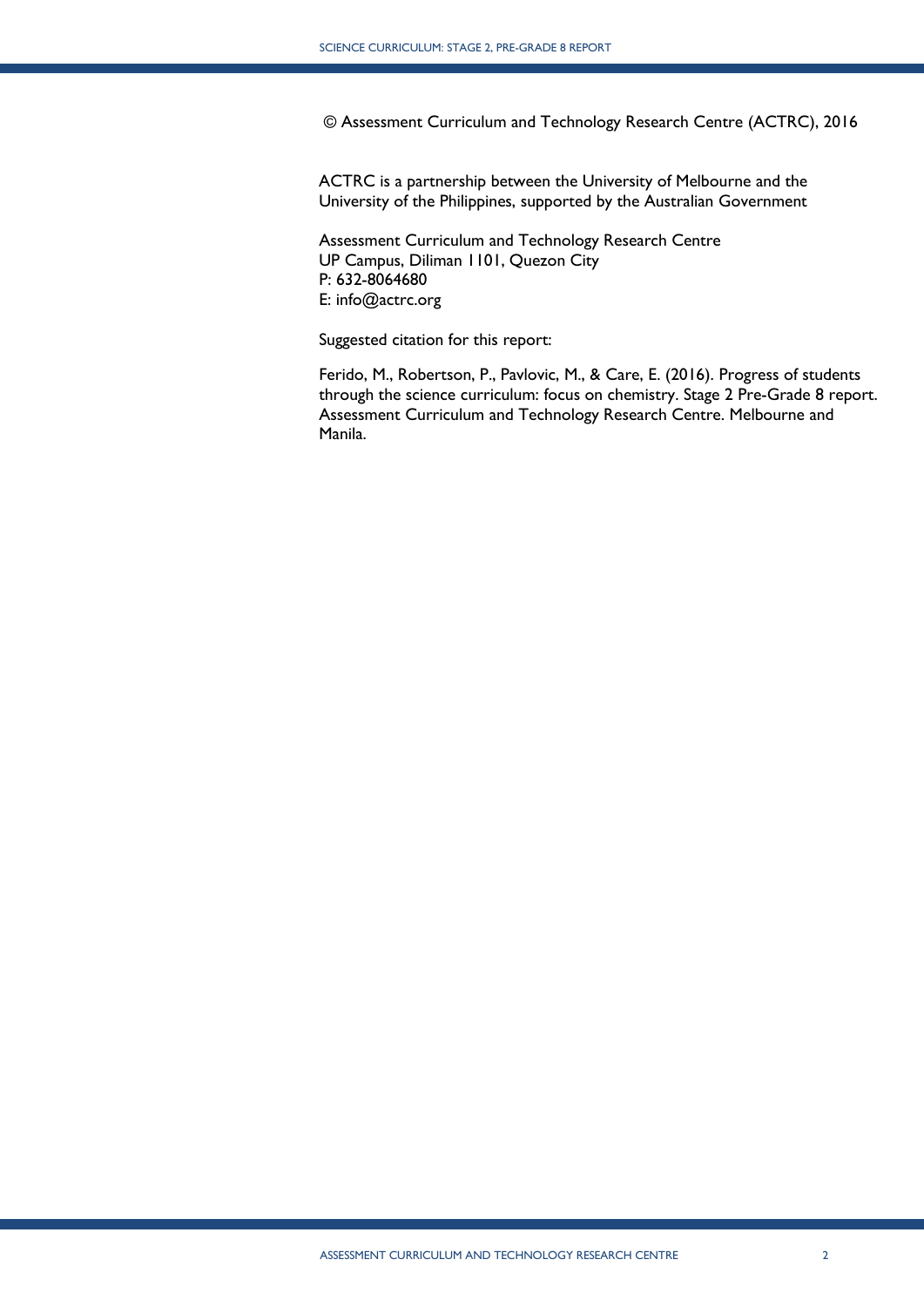## <span id="page-2-0"></span>**EXECUTIVE SUMMARY**

This research is designed to examine the implementation of the spiral curriculum structure introduced in the Philippines as part of the K to 12 curriculum reform. The curriculum emphasises the understanding and application of scientific knowledge, the learning of scientific inquiry skills, and the development and demonstration of scientific attitudes and beliefs. The spiral curriculum was initiated with Grade 7 implementation in School Year (SY) 2012/13. By the end of SY 2015/16, this cohort of students will be the first to have completed the full 7 – 10 new curriculum.

Due to the recency of the reform, the influence of its characteristics and design on outcomes is not yet unknown. How is the curriculum implemented by teachers? Does the teacher's specialisation influence student outcomes? How do other factors such as teacher training, experience, student access to materials, and school size influence student outcomes? How do the students' skills progress as they complete the curriculum? Is spiraling handled differently across year levels?

This research is designed to investigate the progress of students' conceptual knowledge and skills for each unit of Chemistry ("Matter") over the four years of the junior secondary curriculum. Identification of progress is achieved by assessing students in Grades 7–10. Data representing factors presumed to influence student learning outcomes include teacher information, lesson plans, and classroom observations of selected classes.

This report covers the data obtained in order to address the research question:

#### *Do students enter Grade 8 with the level of conceptual knowledge and skills they need in order to engage with the Grade 8 science (chemistry) curriculum?*

The report includes analysis of data obtained from a pre-Grade 8 test on chemistry related skills. The pre-Grade 8 test was developed to assess if students are appropriately prepared to access the new curriculum. Students were tested in November 2015, before beginning the chemistry unit "Matter" (which is taught to Grade 8 students during the third quarter of the school year). The student results indicate that the sample assessed was distributed normally across the test. Although this demonstrates that the test itself is welltargeted for the population, the results also indicate that a sizeable proportion of students entering Grade 8 is not well-prepared to engage with the conceptual knowledge and skills required by the Grade 8 chemistry curriculum. A larger proportion of students attending science-oriented high schools is well-prepared for Grade 8 entry. Details of those knowledge and skills best and least well demonstrated are provided in the report.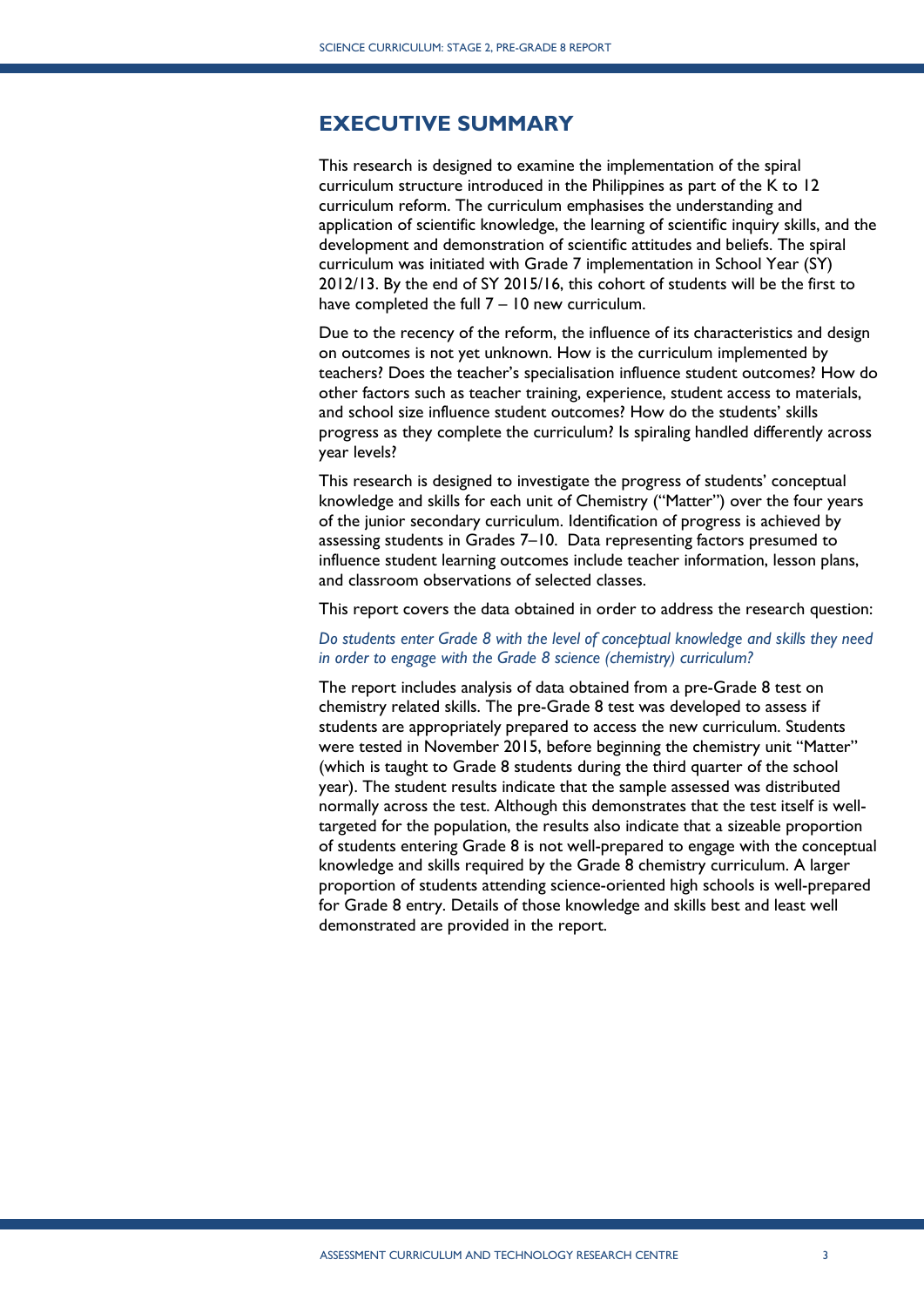# TABLE OF CONTENTS

| <b>EXECUTIVE SUMMARY</b>               | 3            |
|----------------------------------------|--------------|
| SECTION 1: PROJECT INTRODUCTION        | 5            |
| PROJECT METHOD                         | 6            |
| Project Participants                   | 6            |
| project Research Design                | 6            |
| Project Instruments                    | 8            |
| <b>Project Procedures</b>              | 9            |
| Project Data Analysis                  | 9            |
| Project Instrument Development         | 9            |
| <b>STAGE 2 METHOD</b>                  | $\mathbf{L}$ |
| Pre-Grade 8 Pilot sample               | 4            |
| <b>SECTION 3: RESEARCH PRE-GRADE 8</b> | 16           |
| Characteristics of the pre-8 sample    | 16           |
| <b>CONCLUSION</b>                      | 23           |
| <b>REFERENCES</b>                      | 24           |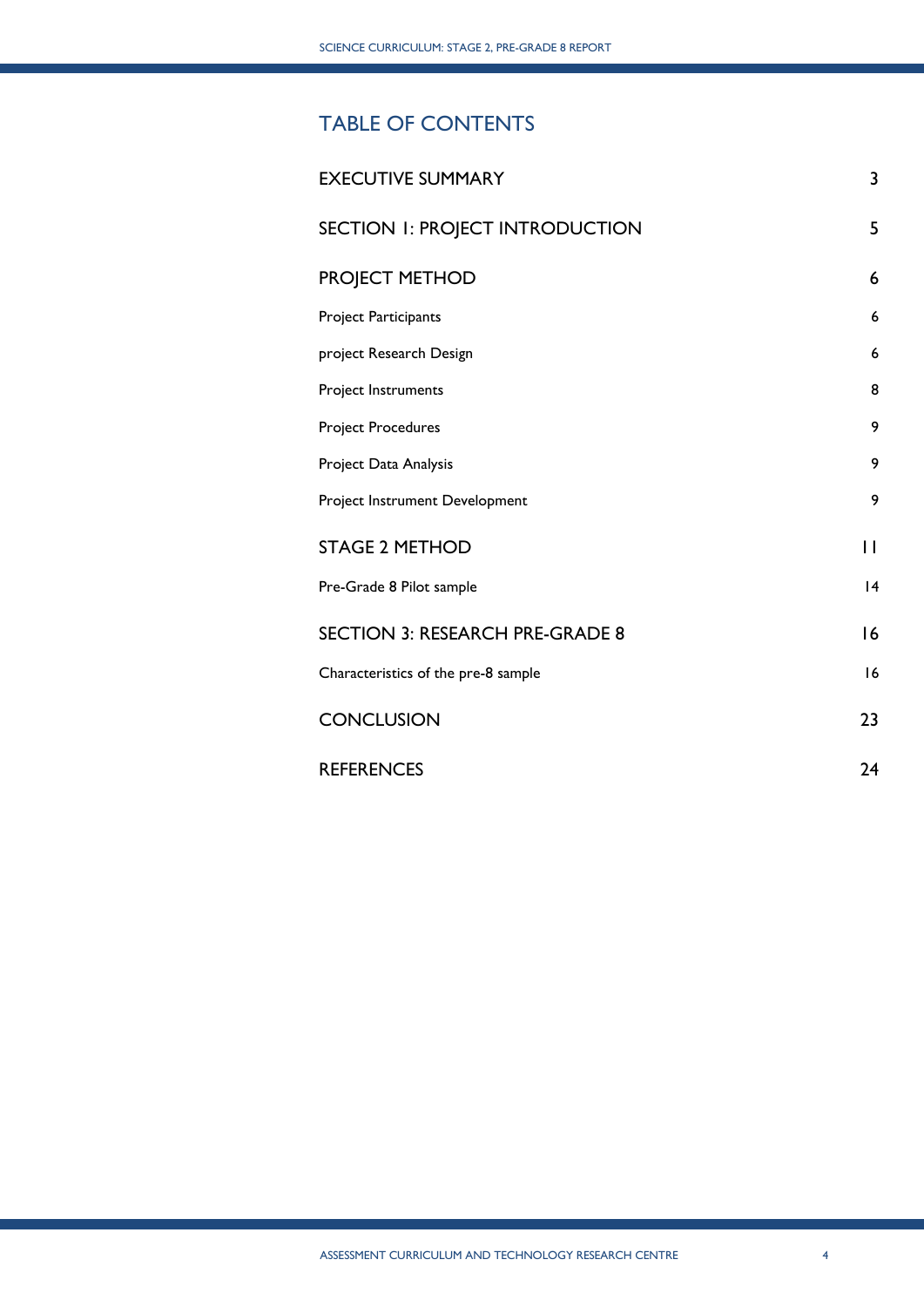# <span id="page-4-0"></span>**SECTION 1: PROJECT INTRODUCTION**

*Note: This is the same information given in Report 1 (Pre-Grade 7)*

In 2011, the Philippine Department of Education (DepEd) initiated a basic education reform. This reform is known as the K to 12 program. This program covers Kindergarten and 12 years of basic education: six years of primary education, four years of Junior High School, and two years of Senior High School. The rationale for this reform is to provide sufficient time for mastery of concepts and skills, develop lifelong learners, and prepare graduates for tertiary education, middle-level skills development, employment, and entrepreneurship.

In the K to 12 program, a new curriculum for science has been implemented in schools across the country. Through implementation of this curriculum, the aim is to develop scientific literacy among students such that they are able to make judgments and decisions on the applications of scientific knowledge that may have significant impact in everyday life (DepEd, 2013). The new curriculum is designed according to the three domains of learning science: (1) understanding and applying scientific knowledge; (2) performing scientific processes and skills; and (3) developing and demonstrating scientific attitudes and values.

The new curriculum includes statements outlining the progression of science inquiry skills and expectations of the rate at which students will develop these skills, addressing some of the recommendations resulting from a comparison of the Philippines curriculum with those of three other countries (Care & Griffin, 2011). Concepts and skills are presented with increasing levels of complexity from one grade level to another in spiral progression to develop a deeper understanding of core concepts.

DepEd implemented the new curriculum for Grades 1 and 7 (the 2<sup>nd</sup> year of Elementary School and 1st year Junior High School respectively) in public schools during SY 2012-2013, and it is being progressively introduced in other grade levels. In SY 2014-2015, it was implemented with Grades 3, 7, 8, and 9 respectively. In the SY 2015-2016, the new curriculum for Grades 4 and 10 is implemented in all public elementary and secondary schools.

This project was designed to investigate how students' knowledge of the science content and their inquiry skills develop through the spiral curriculum. Determining what students know and can do at various stages can be used to inform subsequent teaching and assist with future reviews of the science curriculum domains and learner modules. The over-arching goals for the study are outlined below. This report addresses the first goal, with a focus on students entering Grade 8.

- *1. investigate the progress of students' knowledge and skills as they complete the spiral science curriculum, with emphasis on whether students have developed the pre-requisite knowledge for the next year of study*
- 2. determine the level of conceptual knowledge and skills students have developed before they enter junior high school
- 3. determine the level of conceptual knowledge and skills achieved after four years of the spiraling curriculum
- 4. assess the effect of factors such as previous teacher specialisation, teacher training, experience, student access to materials, school size and school specialisation, on student achievement and curriculum implementation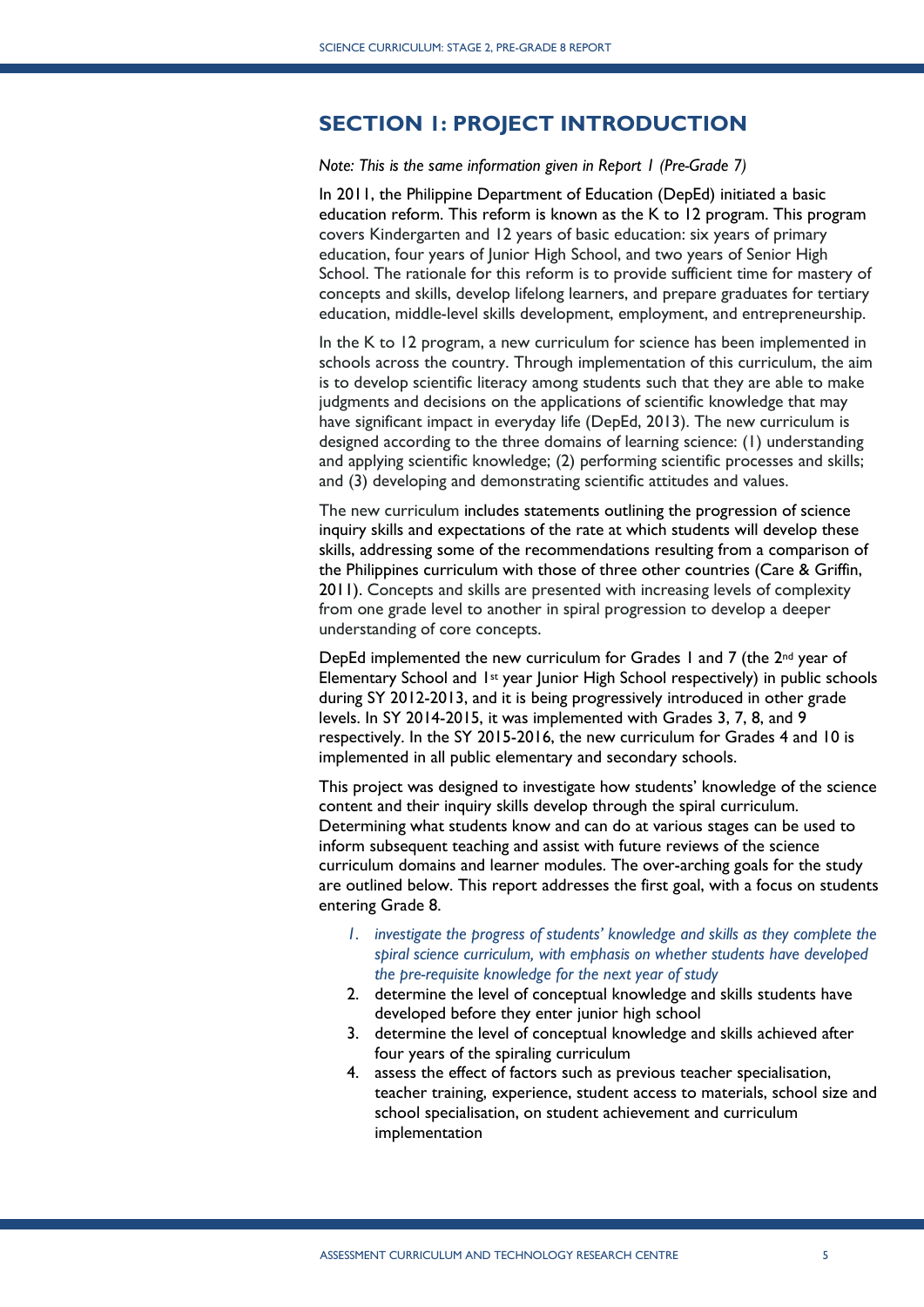- 5. investigate extent to which teachers are implementing science inquiry teaching practices in the Grade 7 Chemistry classroom, where science inquiry is specifically outlined as a content component
- 6. determine the relationship between teachers' implementation of science inquiry practices and students achievement of science inquiry skills.

# <span id="page-5-0"></span>**PROJECT METHOD**

#### <span id="page-5-1"></span>PROJECT PARTICIPANTS

DepEd regular high schools and science-oriented high schools from the National Capital Region (NCR) are targeted in this study, as well as high schools in Regions VI and VII. The science-oriented high schools are of particular interest, in view of the presumption that these schools might have teachers with more expertise in the teaching of science and who might therefore implement the curriculum somewhat differently to teachers within the mainstream. NCR is selected because of its relatively large population and consequent role as education provider for a relatively large number of students with elementary and secondary education. Regions VI and VII (Western and Central Visayas) are selected because of their inclusion within the BEST initiative.

#### **Development phase**

As part of the development of the assessment tools for the project, approximately 200 students enrolled in 2-4 schools in the Metro Manila region take each year level test (for Grades 7, 8, 9 and 10) to provide item level data to contribute to the test development. Each grade level test development activity comprises:

- a. Curriculum audit: analysis and identification of major themes/skills for analysis
- b. Drafting of items
- c. Item review and selection of items for pilot test form
- d. Administration of items to pilot participants
- e. Analysis of pilot quantitative data
- f. Finalisation of grade level test.

#### **Research phase cycles**

For the research each year, 16 schools are recruited: four in each of Region VI (Western Visayas), Region VII (Central Visayas), NCR, and NCR Scienceoriented High Schools. Three sections within each school are selected for participation. The primary activity in each school comprises student assessment. In some schools, classroom observations are to be undertaken across sections. This provides the opportunity to identify the degree of alignment between planned and implemented curriculum and in addition examine the possibility that delivery of the curriculum varies across sections.

#### <span id="page-5-2"></span>PROJECT RESEARCH DESIGN

For the main study, students are tested directly *before* completion of each unit of Chemistry. The rationale for this approach is a focus on depth of student learning, as opposed to knowledge acquisition or surface learning. The approach provides an indication of the skill level of students prior to each relevant quarter, including the level of skill retained from the previous relevant quarter. The skill level is indicative of the knowledge, skills, and understandings retained long-term from previous units of the subject and other sources.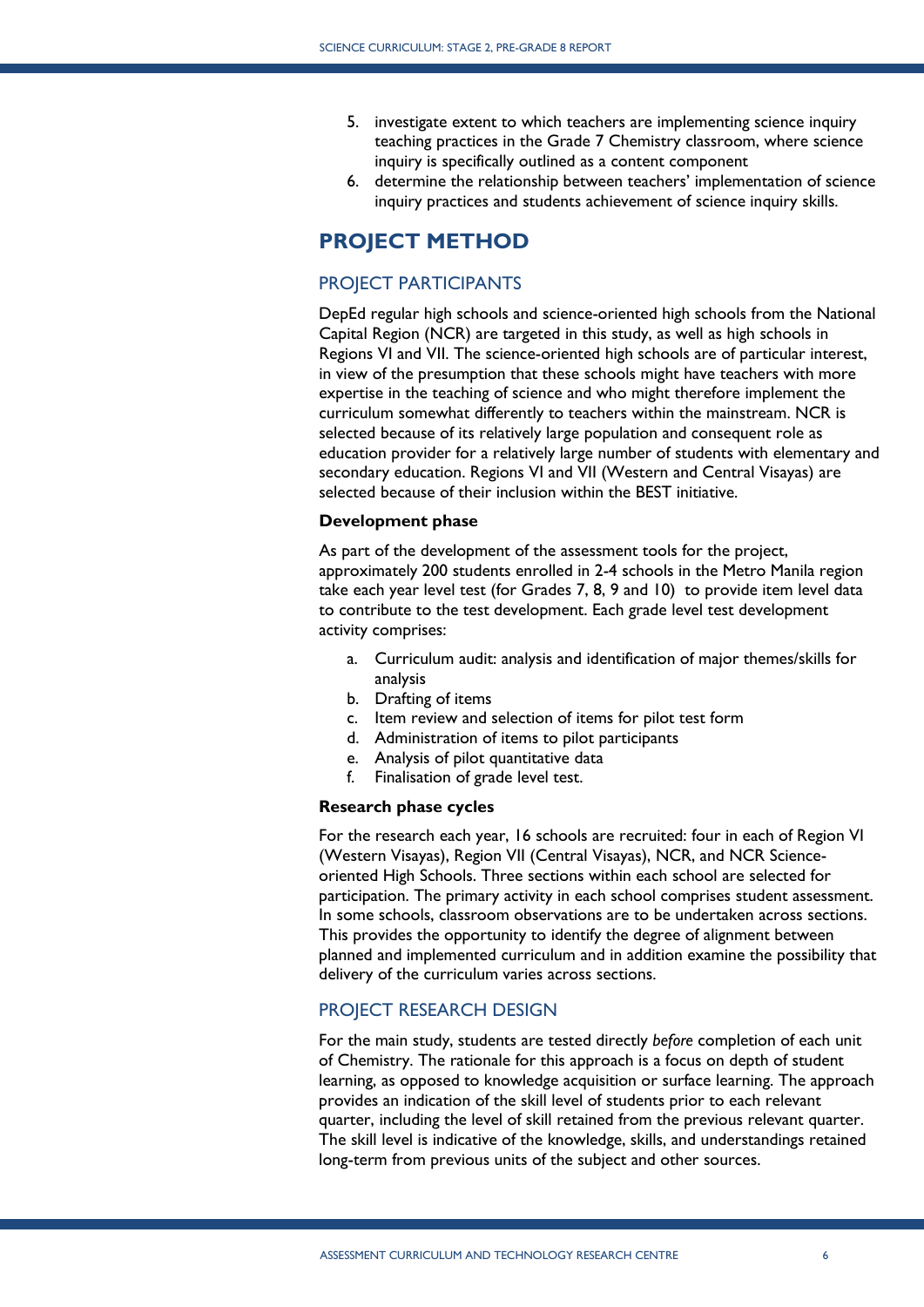The dependent variable throughout the phases of the study is student outcomes, as measured through tests of chemistry knowledge and skills developed in alignment with the curriculum. Independent variables to explore include – variably across phases – chemistry content delivered, teacher, teacher training, science specialisation, access to materials, class size and school type. Confounding variables include homogeneous/heterogeneous student grouping, socio-economic status (SES), language background, metro/regional/rural location.

#### **Student assessment schedule**

The phases of the study are scheduled in order to assess each grade level as it begins the Chemistry quarter, within the shortest amount of time possible in order to expedite feedback of results to DepEd.

| Pre7   | Jun 2015 before Unit 1, Grade 7 Chemistry (SY2015/2016)               |
|--------|-----------------------------------------------------------------------|
| Post7  | Grade 7 sub-study end of QTR 1 (SY 2015/16)                           |
| Pre8   | Nov 2015 before Unit 3, Grade 8 Chemistry (2015/2016)                 |
| Pre9   | Aug 2016 before Unit 2, Grade 9 Chemistry (2016/2017 school<br>year)  |
| Pre10  | Jan 2016 before Unit 4, Grade 10 Chemistry (2015/2016 school<br>year) |
| Post10 | Mar 2016 after Unit 4, Grade 10 Chemistry (2015/2016 school<br>year)  |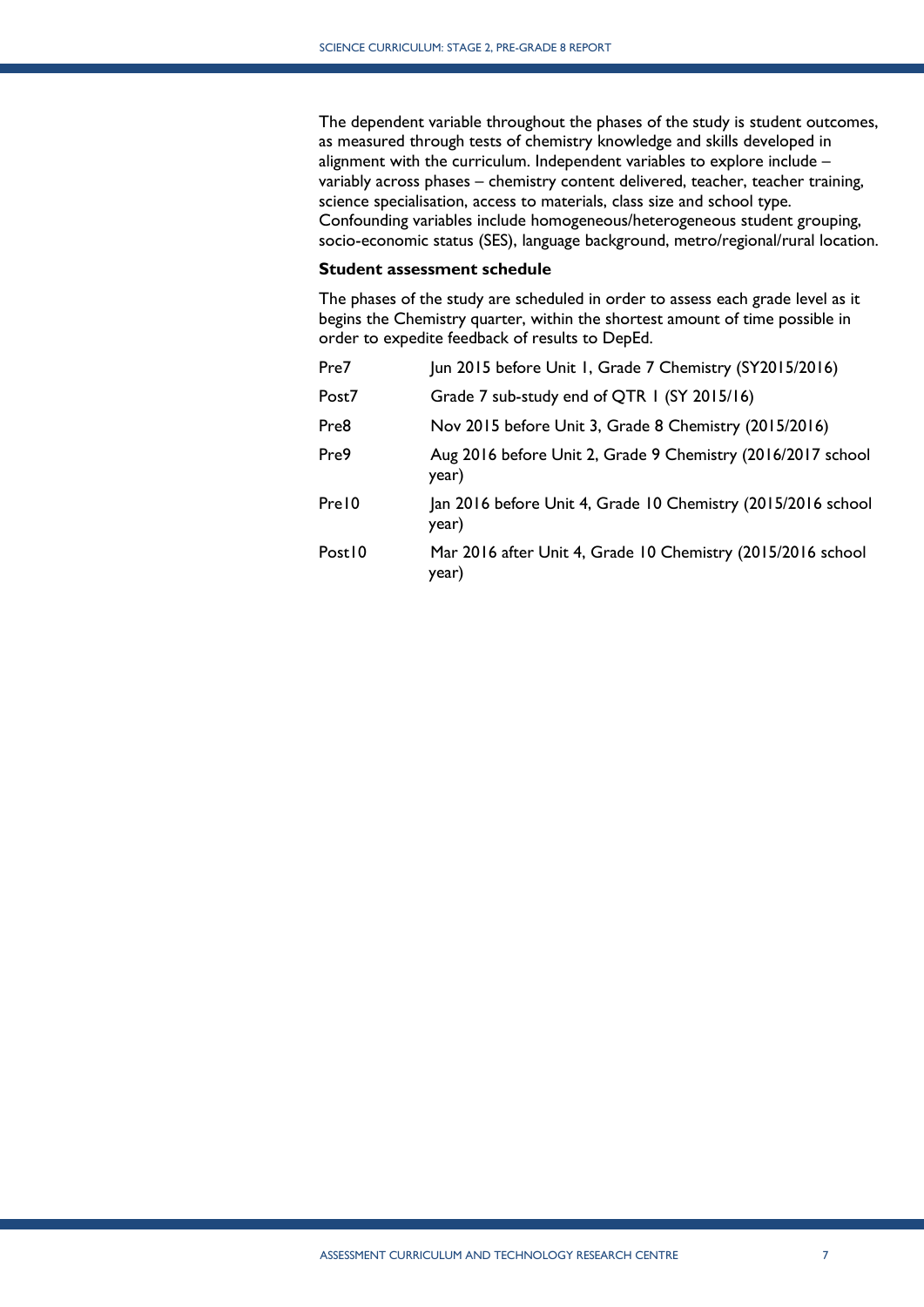#### <span id="page-7-0"></span>PROJECT INSTRUMENTS

#### **For Students**

Tests are developed to assess student learning. Five linked tests are developed in order to locate students on the same scale across the grade levels of interest in the study. The tests of approximately 50 items are linked by sets of common items. The use of common items enables the comparison of student acquisition of skills and knowledge across different grade levels. The process of test development includes initial curriculum mapping and development of a test blueprint, item development, item review and selection for a pilot study, analysis of pilot data, and selection of items for the final test form.

The set of chemistry tests for the curriculum study is designed to cover the concept domain (Matter), strands (Properties, Structure and Changes, Inquiry Skills) and sub-strands (see Figure 1). Each strand is not covered in the same proportion across the five tests. This is a consequence of the curriculum design, which the tests reflect. The set of tests for the full study includes:

- 1. Pre-Grade 7 (Base-Line or Entry Level)
- 2. Pre-Grade 8
- 3. Pre-Grade 9
- 4. Pre-Grade 10
- 5. Post-Grade 10 (Final)

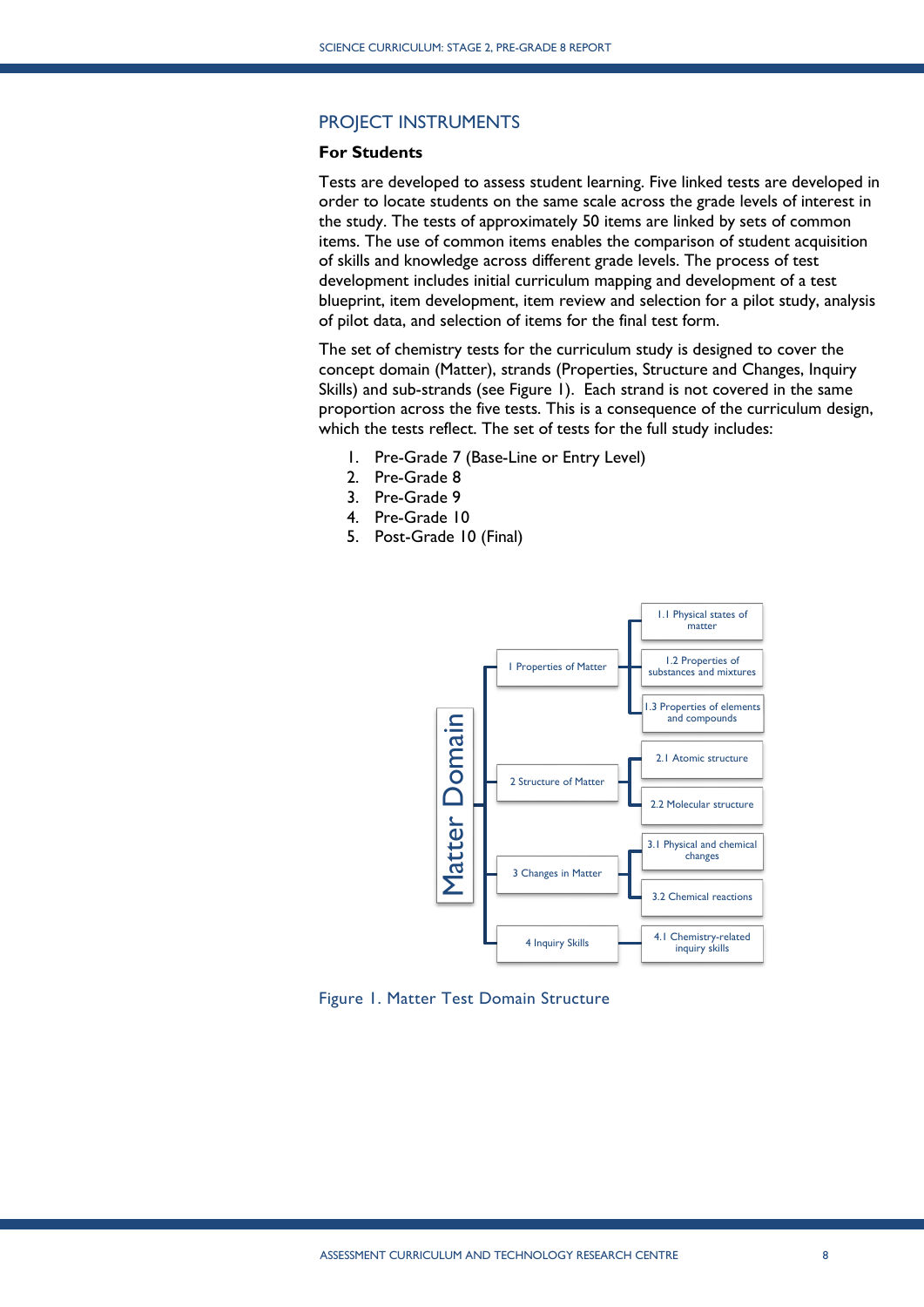#### <span id="page-8-0"></span>PROJECT PROCEDURES

The main procedures are:

- liaising with DepEd Central and in NCR, Regions VI and VII for the purposes of recruitment
- recruitment within the NCR for the purposes of piloting tests
- fieldwork associated with research data collection from students and schools
- analysis and reporting.

#### <span id="page-8-1"></span>PROJECT DATA ANALYSIS

Student data are collected via pencil and paper tests, with student responses provided on scannable forms. Completed forms are then scanned, and raw data cleaned prior to analysis. All tests are developed and scored on the basis of Item Response Theory. Test results are to be used primarily as an indication of student learning in research reports to be provided to DepEd. In addition, individual class results in aggregated form are provided to participating schools in order to supply teachers with relevant information about student learning levels, and hence the most appropriate levels for teaching and learning interventions. At no point in the study are any individual student scores or grades reported. For school use, student results across descriptive skill levels are provided.

#### <span id="page-8-2"></span>PROJECT INSTRUMENT DEVELOPMENT

The curriculum audit was accomplished in a workshop in March 2015. Participants were six UP NISMED science education specialists, two UP Integrated School science faculty, one science education faculty of the UP College of Education, one ACTRC staff member, and ACTRC's Program Leader for Curriculum. The curriculum audit involved curriculum analysis and identification of concepts and skills for the Grade 7-10 science curriculum. To make the curriculum audit more efficient, two or three experts were grouped to work on each of the grade levels (Grades 7 to 10). The blueprint to structure the development of test items for each grade level was created using the audit information. This included the identification of concepts and skills students need to have in order to access a specific grade level chemistry curriculum.

The blueprint took into account the following questions:

- What strands run through the different grades?
- What is the most communicative terminology to use for these strands?
- What strands appear only at one grade or some grades?
- What is the relative importance of the categories/strands at each grade level?

To articulate the skills integral to each grade level of the curriculum, specific behaviours that a student could demonstrate were identified. Descriptions of behaviours that could be demonstrated in a pen and paper test were written for each statement. Where the same behaviours appear at multiple grade levels, these were noted at each relevant level. The behaviours were also classified as 'essential' or 'advantageous.'

After the two-day workshop on curriculum audit, another two-day workshop on item writing and review took place, focusing on guidelines for writing test items, multiple choice terminology, and multiple choice guidelines. Sample test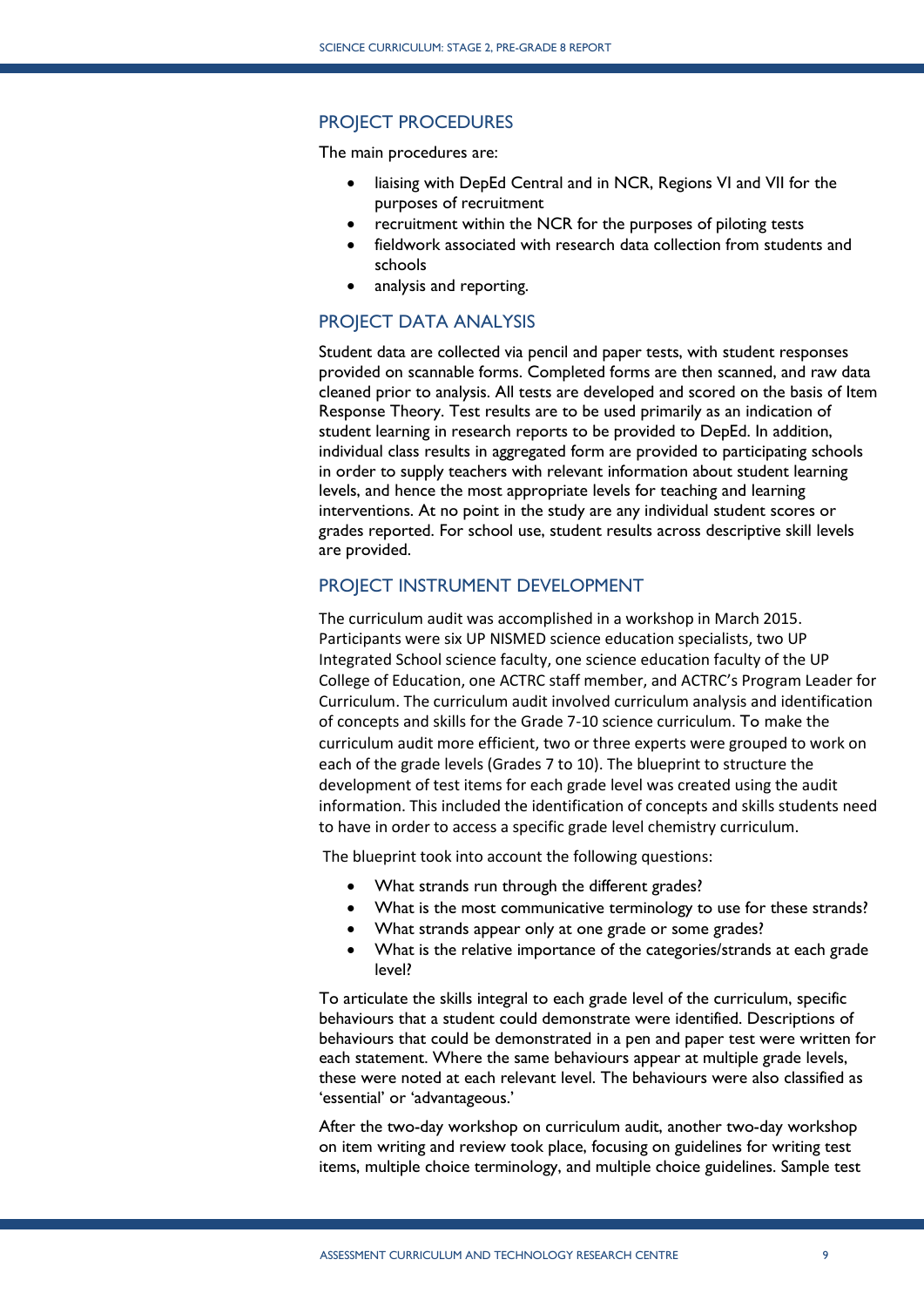items were provided. The experts drafted and panelled multiple choice test items. Following Day 1 of this workshop, the blueprint was revised. This involved six steps: (1) the domain (conceptual knowledge and skills), strands, and sub-strands were reviewed; (2) the distinction between essential and the advantageous behaviours was elucidated, insofar as essential behaviours are those that a student needs to have achieved in order to engage with the demand of the (next) year level, while advantageous behaviours are not essential but enhance their progress; (3) capabilities (what we want students to be capable of) were reviewed (added, deleted, modified or moved); (4) indicative behaviours (those behaviours that allow test developers to infer whether students have the capability) were assigned to capabilities; (5) indicative behaviours were reviewed; and (6) indicative behaviours were linked to grade levels. Finally, numbered statements and behaviours were incorporated into the test blueprint.

Multiple-choice test format was selected as the most efficient method of assessing at large scale. The advantages of the format include student familiarity, ease of administration, and cost-effectiveness of scoring.

The item writing responsibilities were shared between team members located in Metro Manila and those in Melbourne. All items were written to the test blueprint. Once each item was written and the skill identified, it underwent a panelling process to enhance item quality. Each item was panelled twice, by team members in each geographical location. This process drew on the expertise of all team members and ensured items adhered to guidelines for best practice in objective item writing and contained language and concepts that were Philippines appropriate.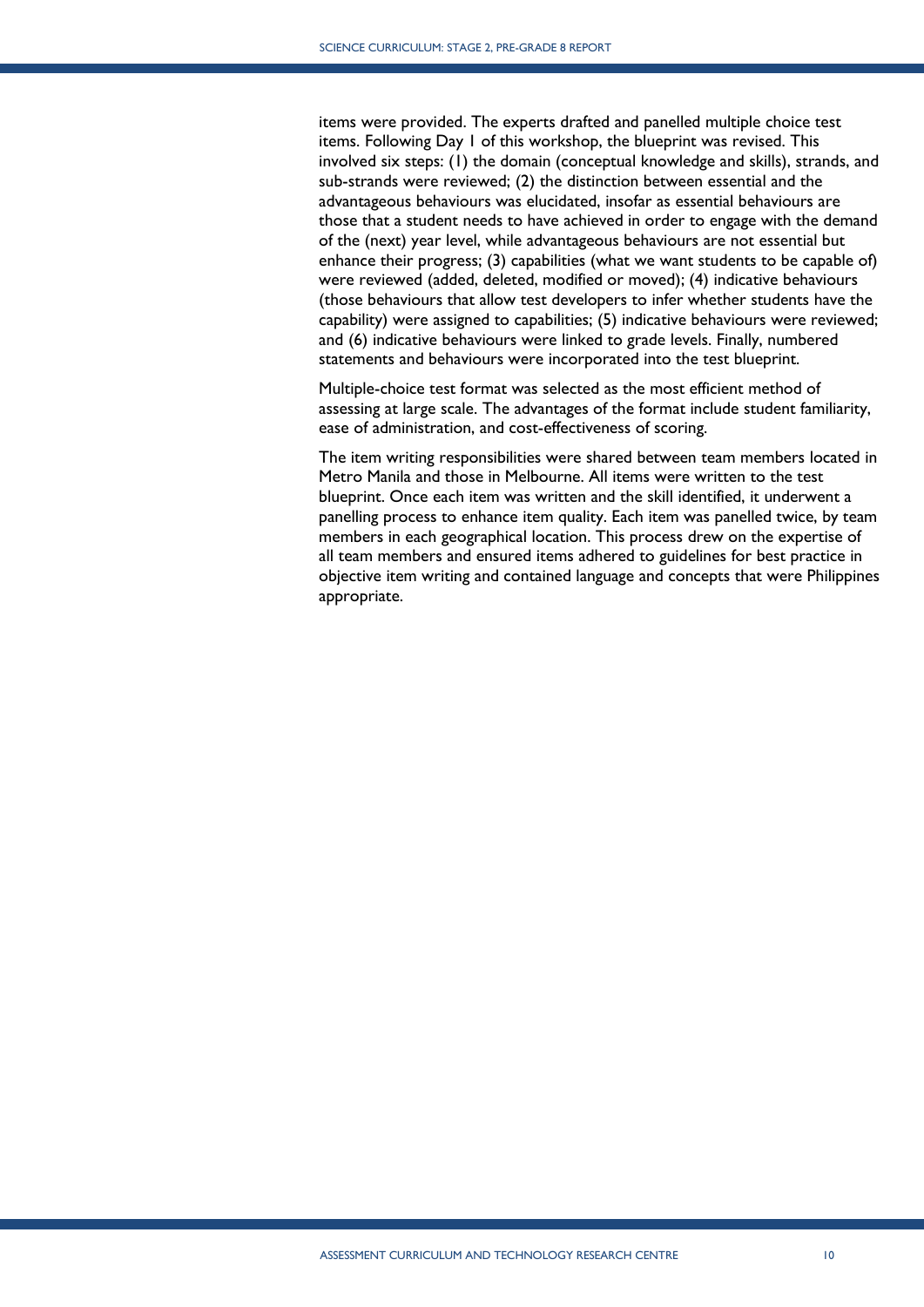# <span id="page-10-0"></span>**STAGE 2 METHOD**

This stage of the project focuses on the measurement of the understanding and skills of Grade 8 students as they begin the Matter topic in the 3<sup>rd</sup> Quarter of the school year. The purpose of this measurement is to determine the readiness of the Grade 8 students for the Grade 8 Matter curriculum.

|                    | G <sub>6</sub>                            | G7                                        | G8                                        | G9                                        | G10                                       |
|--------------------|-------------------------------------------|-------------------------------------------|-------------------------------------------|-------------------------------------------|-------------------------------------------|
| <b>Ist Quarter</b> | Matter                                    | Matter                                    | Force, Motion<br>& Energy                 | Living Things<br>and Their<br>Environment | Earth & Space                             |
| 2nd<br>Quarter     | Living Things<br>and Their<br>Environment | Living Things<br>and Their<br>Environment | Earth & Space                             | Matter                                    | Force, Motion<br>& Energy                 |
| 3rd<br>Quarter     | Force, Motion<br>& Energy                 | Force,<br>Motion &<br>Energy              | Matter                                    | Earth & Space                             | Living Things<br>and Their<br>Environment |
| 4th<br>Quarter     | Earth & Space                             | Earth & Space                             | Living Things<br>and Their<br>Environment | Force, Motion &<br>Energy                 | Matter                                    |

Table 1. Curriculum focus by quarter across grades

The blueprint for the Pre-Grade 8 test is shown in Table 2. The blueprint includes the pre-requisite concepts and skills considered necessary for students to engage in the Grade 8 Matter curriculum. This blueprint is the combination of the pre-requisite concepts and skills determined by the expert panel in March 2015 and additional pre-requisites added after the analysis of the Pre-Grade 7 test.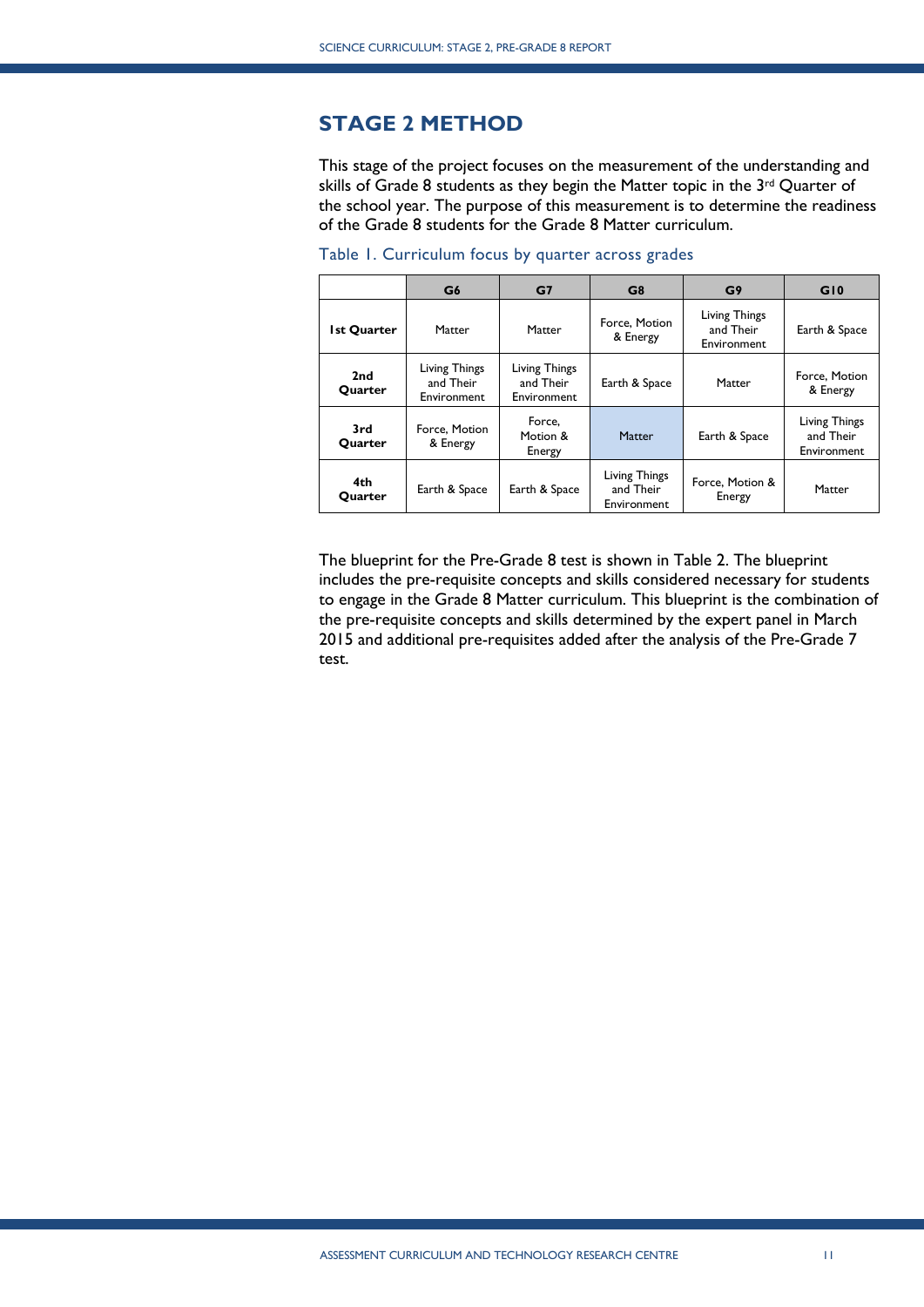| <b>Strand</b><br><b>Proportion</b><br>Pre-requisite concepts and skills |          |                                                                                                                                                                                                                                                                                               | <b>Curriculum Links</b>                                                                                                                                                                                                                                                                                                                                                                                                                                                                  |  |  |
|-------------------------------------------------------------------------|----------|-----------------------------------------------------------------------------------------------------------------------------------------------------------------------------------------------------------------------------------------------------------------------------------------------|------------------------------------------------------------------------------------------------------------------------------------------------------------------------------------------------------------------------------------------------------------------------------------------------------------------------------------------------------------------------------------------------------------------------------------------------------------------------------------------|--|--|
|                                                                         | of items |                                                                                                                                                                                                                                                                                               | (learning competencies unless stated otherwise)                                                                                                                                                                                                                                                                                                                                                                                                                                          |  |  |
|                                                                         |          |                                                                                                                                                                                                                                                                                               | Source for curriculum links: K to 12 Curriculum:<br>Science                                                                                                                                                                                                                                                                                                                                                                                                                              |  |  |
| 1.1 Physical<br>states of<br>matter                                     | 5%       | give examples of solids, liquids<br>$\bullet$<br>and gases<br>distinguish solids, liquids and<br>gases based on their<br>observable properties (shape,<br>volume, ease of flow)                                                                                                               | (Gr3) describe different objects based on their<br>characteristics (e.g., shape, weight, volume, ease<br>of flow)<br>(Gr3) classify objects and materials as solid, liquid,<br>and gas based on some observable characteristics                                                                                                                                                                                                                                                          |  |  |
| 1.2<br>Properties<br>of<br>substances<br>and<br>mixtures                | 20%      | identify whether a mixture is<br>$\bullet$<br>homogeneous or<br>heterogeneous<br>design a method that can<br>separate components of a<br>mixture<br>distinguish mixtures from<br>substances based on their<br>properties<br>Interpret pH<br>Comprehend key terms<br>associated with solutions | (Gr6) describe the appearance and uses of<br>uniform and non-uniform mixtures<br>(Gr6) enumerate techniques in separating<br>mixtures such as decantation, evaporation,<br>filtering, sieving, and using magnet<br>(Gr7) distinguish mixtures from substances based<br>on a set of properties<br>(Gr7) (Content standard)<br>demonstrate understanding of the common<br>properties of acidic and basic mixtures<br>(Gr7) investigate properties of unsaturated or<br>saturated solutions |  |  |
| 1.3<br>Properties<br>of elements<br>and<br>compounds                    | 20%      | identify common elements and<br>$\bullet$<br>compounds<br>distinguish elements from<br>compounds based on their<br>properties<br>distinguish metals from non-<br>metals based on their<br>properties (such as luster,<br>malleability, ductility,<br>conductivity)                            | (Gr7) recognize that substances are classified into<br>elements and compounds<br>(Gr7) describe some properties of metals and non-<br>metals such as luster, malleability, ductility, and<br>conductivity                                                                                                                                                                                                                                                                                |  |  |
| 2.1 Atomic<br>structure                                                 | 5%       | recognize the elements C, N,<br>$\bullet$<br>O and H in a chemical formula<br>state the chemical symbol of<br>the first 20 elements                                                                                                                                                           | (Gr7) (Performance standard) make a chart,<br>poster, or multimedia presentation of common<br>elements showing their names, symbols, and uses                                                                                                                                                                                                                                                                                                                                            |  |  |
| 2.2<br>Molecular<br>structure                                           | 5%       | recognize structure of water<br>$\bullet$<br>molecule given its diagram<br>recognize that matter consists<br>of smaller (invisible) particles<br>given a concrete sample of<br>matter                                                                                                         | While not linked to standards for earlier grade<br>levels, this knowledge would be advantageous and<br>could be learned from non-curricular sources.                                                                                                                                                                                                                                                                                                                                     |  |  |
| 3.1 Physical<br>and<br>chemical<br>changes                              | 10%      | predict the phase changes that<br>may happen when heat is<br>applied                                                                                                                                                                                                                          | (Gr4) describe changes in properties of materials<br>when exposed to certain conditions such as<br>temperature or when mixed with other materials                                                                                                                                                                                                                                                                                                                                        |  |  |

# Table 2. Blueprint for pre Grade 8 matter test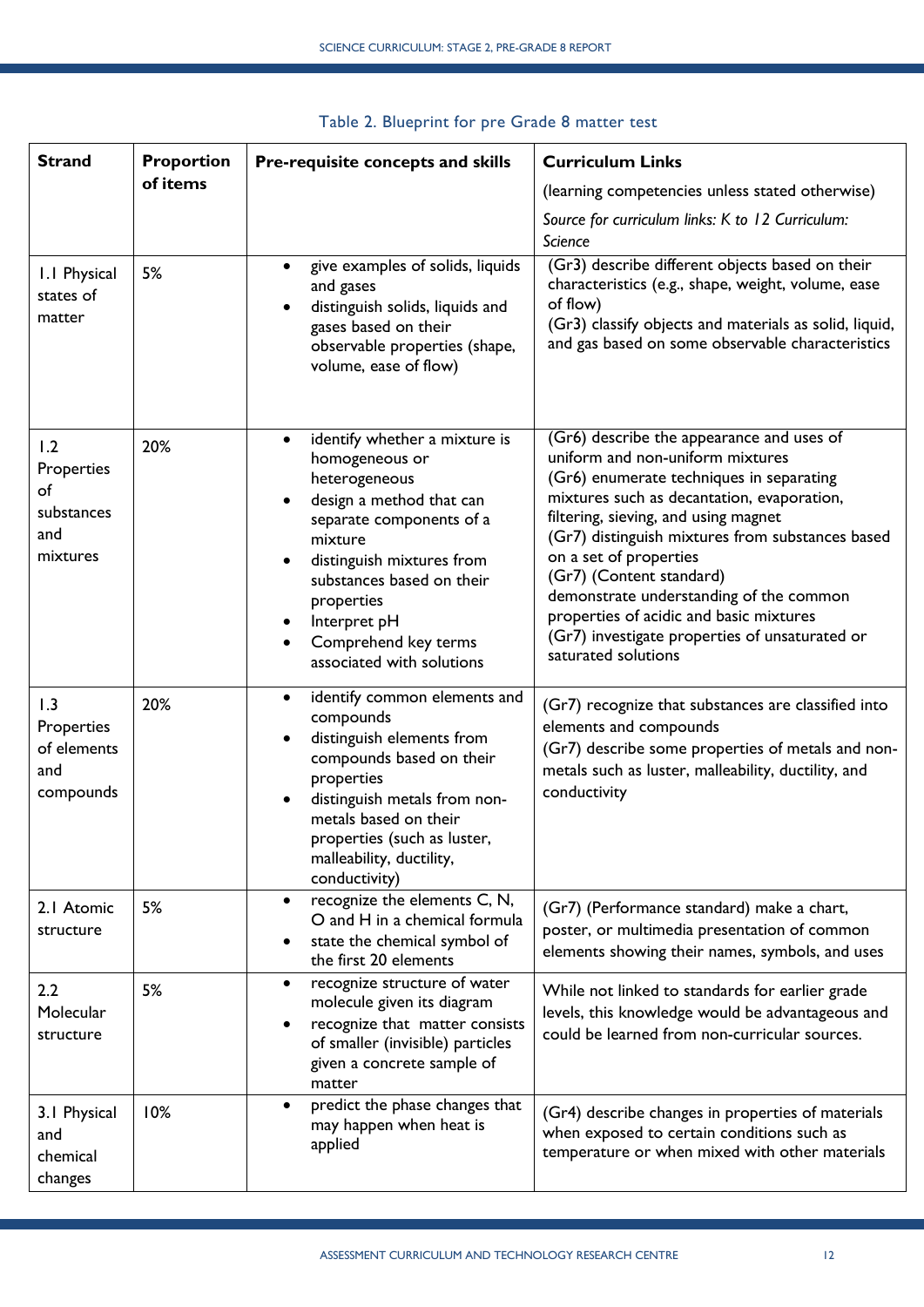|                                                                                                                                                   |     | recognize changes in state<br>$\bullet$<br>(melting, freezing, etc.)<br>recognize that some metals<br>rust<br>recognize the dissolving<br>process<br>give examples of physical and<br>chemical changes                                                                                                                                                                                                                                                                                                                  | (Gr5) investigate changes that happen in materials<br>under the following conditions:<br>(a) presence or lack of oxygen; and<br>(b) application of heat<br>(Gr7) (Content standard) demonstrate<br>understanding of some important properties of<br>solutions<br>2002 Basic Education Curriculum, Gr5<br>competencies- 1) Show that physical change may<br>take place in materials; show that materials may<br>change in size, shape, volume or phase; observe<br>that no new material is formed when physical<br>change takes place<br>2) Show how chemical changes take place in<br>materials (e.g., cooking, rusting, burning,<br>decaying/rotting, ripening of fruits); observe that a<br>new material is formed when chemical change<br>takes place an that the product of chemical change<br>cannot be brought back to its original form. |
|---------------------------------------------------------------------------------------------------------------------------------------------------|-----|-------------------------------------------------------------------------------------------------------------------------------------------------------------------------------------------------------------------------------------------------------------------------------------------------------------------------------------------------------------------------------------------------------------------------------------------------------------------------------------------------------------------------|-------------------------------------------------------------------------------------------------------------------------------------------------------------------------------------------------------------------------------------------------------------------------------------------------------------------------------------------------------------------------------------------------------------------------------------------------------------------------------------------------------------------------------------------------------------------------------------------------------------------------------------------------------------------------------------------------------------------------------------------------------------------------------------------------------------------------------------------------|
| 3.2<br>Chemical<br>reactions                                                                                                                      | 0%  |                                                                                                                                                                                                                                                                                                                                                                                                                                                                                                                         |                                                                                                                                                                                                                                                                                                                                                                                                                                                                                                                                                                                                                                                                                                                                                                                                                                                 |
| 4.1<br>Chemistry-<br>related<br>inquiry skills<br>(note: many<br>of these<br>skills are<br>assessed in<br>the context<br>of 1.1, 1.2<br>and $3.1$ | 35% | observing<br>inferring<br>grouping based on a set of<br>properties<br>describing<br>identifying similarities and<br>differences<br>predicting beyond the<br>identified patterns,<br>measurements and<br>observations<br>using diagrams to illustrate<br>processes, equipment,<br>observations, science ideas<br>using models to represent a<br>science idea<br>writing chemical symbols<br>identifying patterns<br>determining whether<br>conclusions follow from<br>results<br>interpreting graphs of two<br>variables | (Gr4-6) (Key Stage Standards) at the end of Grade<br>6, the learners should have developed the essential<br>skills of scientific inquiry- designing simple<br>investigations, using appropriate procedure,<br>materials and tools to gather evidence, observing<br>patterns, determining relationships, drawing<br>conclusions based on evidence, and communicating<br>ideas in varied ways to make meaning of the<br>observations and/or changes that occur in the<br>environment.                                                                                                                                                                                                                                                                                                                                                             |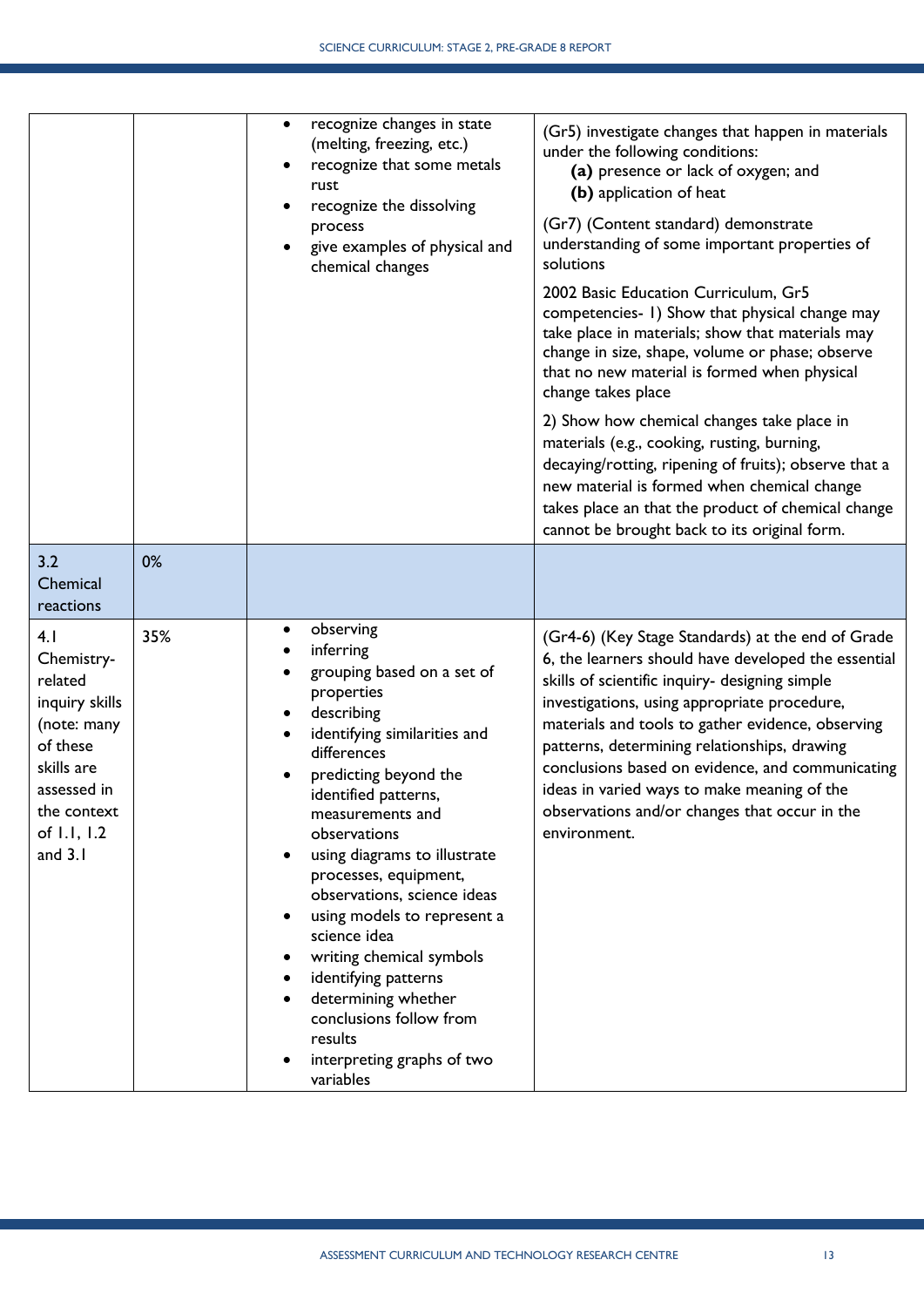#### <span id="page-13-0"></span>PRE-GRADE 8 PILOT SAMPLE

For the piloting of the pre-Grade 8 test,  $N = 526$  Grade 8 students from four regular high schools in the Metro Manila region took the test in August 2015. The students in this convenience sample had completed Grade 7 Matter during the previous school year, but had not yet undertaken Grade 8 Matter. The purpose of the pilot was to evaluate the performance of each item and to obtain item characteristics in order to develop a psychometrically sound test. In other words, this process was for test development purposes.

Data from the pilot sample were analysed using the one-parameter simple logistic model (Rasch, 1960). The items were found to fit the model, showing that they measure the same construct and that the spread of the items was appropriate for the student sample. Test items were examined for item fit, discrimination, and difficulty.

From the results of the analysis, 52 items were identified for use in the final test. These items were selected on the basis of sound psychometric qualities and coverage as specified by the test blueprint. Table 3 shows the distribution of the items against the test blueprint and provides a sample of key concepts and skills tested.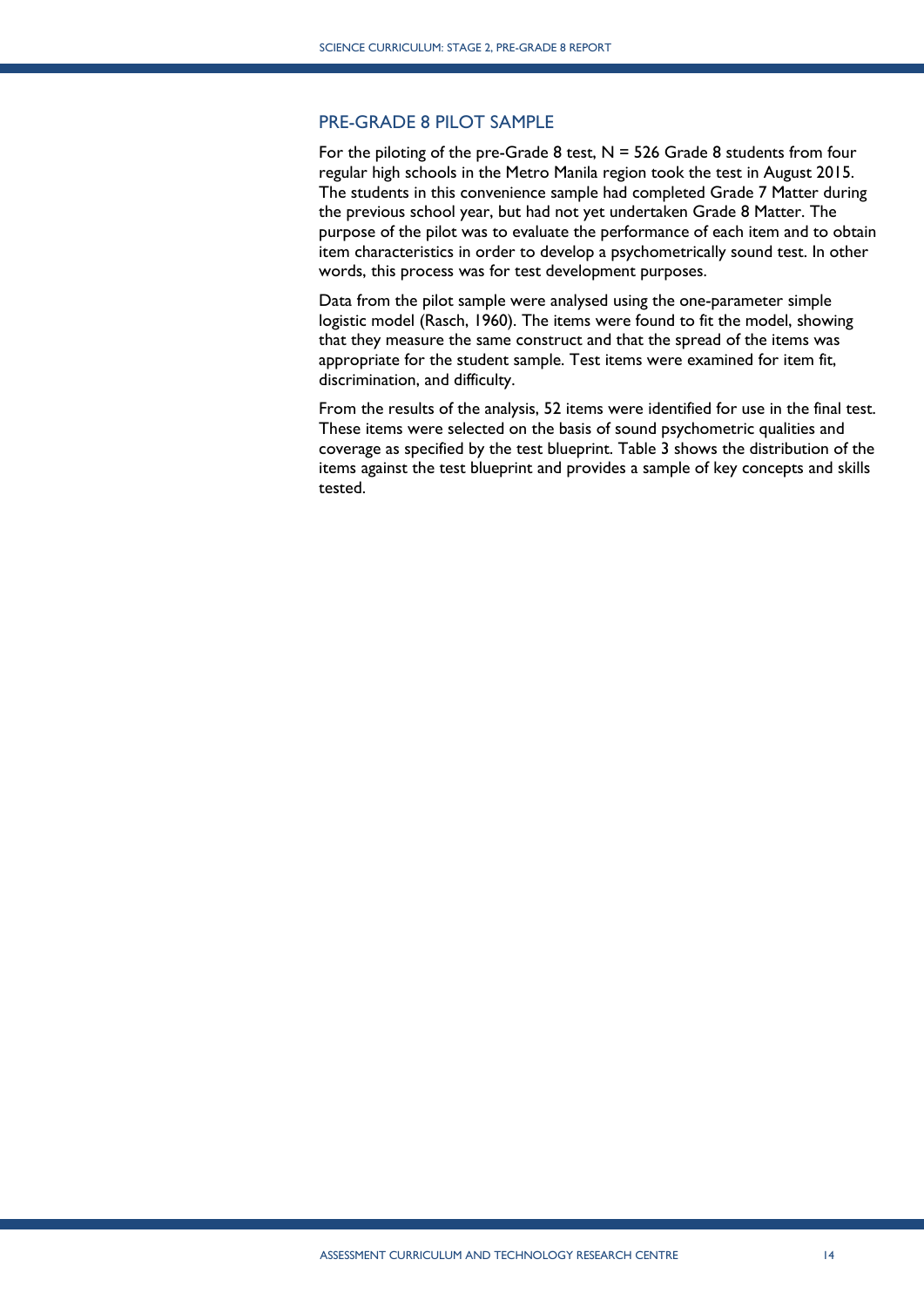| Table 3. Pre-Grade 8 Test Contents              |                           |                                                                                                                                                                                                    |
|-------------------------------------------------|---------------------------|----------------------------------------------------------------------------------------------------------------------------------------------------------------------------------------------------|
| <b>Strand</b>                                   | <b>Number</b><br>of items | Key concepts/skills                                                                                                                                                                                |
| <b>I.I Physical states of</b><br>matter         | $\overline{2}$            | Properties and examples of solids,<br>liquids and gases                                                                                                                                            |
| 1.2 Properties of<br>substances and<br>mixtures | $\mathbf{H}$              | Separation techniques; properties and<br>examples of mixtures; properties of<br>substances with different pH values,<br>terminology of solutions                                                   |
| 1.3 Properties of<br>elements and<br>compounds  | 10                        | Properties and examples of metals and<br>non-metals; macroscopic properties of<br>elements and compounds; graphic<br>representations of compounds                                                  |
| 2.1 Atomic structure                            | 3                         | Chemical symbols; relative size of<br>particles                                                                                                                                                    |
| 2.2 Molecular<br>structure                      | 3                         | Particulate nature of matter                                                                                                                                                                       |
| 3.1 Physical and<br>chemical changes            | 5                         | Phase changes; rusting                                                                                                                                                                             |
| 3.2 Chemical<br>reactions                       | 0                         | <b>NA</b>                                                                                                                                                                                          |
| 4.1 Chemistry-<br>related inquiry<br>skills     | 8                         | Measuring skills; reading scales;<br>evidence and inference; scientific<br>method, including control of variables;<br>interpreting data tables; graphing;<br>percentage composition; links between |

The test performed well. The spread of items matched the range of student abilities, providing a reliable tool for the measurement of student abilities. The person-separation reliability of the test was 0.815 (note, this index is comparable to alpha reliability and is well within the acceptable range.)

purpose of experiment and variables.

**Total** 52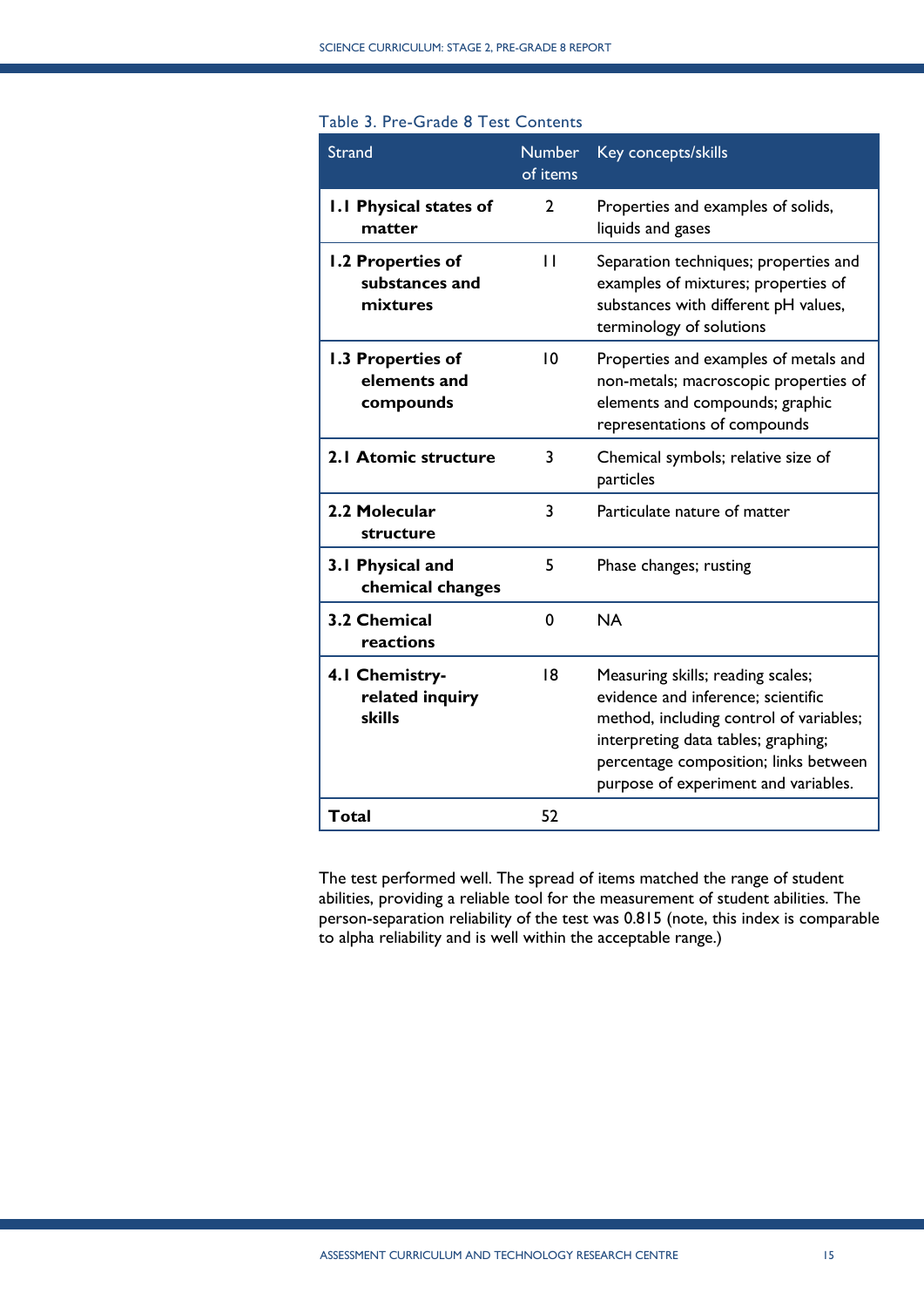# <span id="page-15-0"></span>**SECTION 3: RESEARCH PRE-GRADE 8**

## <span id="page-15-1"></span>CHARACTERISTICS OF THE PRE-8 SAMPLE

Four schools in each of Regions VI and VII, and eight schools in NCR were recruited, providing a sample size of 16 schools (the NCR sample was distributed across regular high schools and science-oriented high schools). Twelve full classes from each of the regions were targeted. Schools were requested to provide classes distributed across sections, in order to ensure a heterogeneous sample. For the regular schools in each of the three regions, 2-3 teachers were selected to have their students assessed, providing a total of approximately 10 teachers for each region. The four science-oriented high schools provided one teacher per school. In total,  $N = 1798$  Grade 8 students were assessed across 45 different classes, 34 different teachers, and 16 schools in three regions (Table 4).

| <b>Region</b>     | <b>School</b><br><b>Type</b> | <b>Schools</b> | No. of<br><b>Teachers</b> | No. of<br><b>Classes</b> |
|-------------------|------------------------------|----------------|---------------------------|--------------------------|
| <b>Region VI</b>  | Regular                      | A              | 3                         | 3                        |
|                   |                              | B              | 3                         | 3                        |
|                   |                              | C              | $\overline{2}$            | 3                        |
|                   |                              | D              | 3                         | 3                        |
| <b>Region VII</b> | Regular                      | A              | 3                         | 3                        |
|                   |                              | B              |                           | 3                        |
|                   |                              | $\mathsf C$    | $\overline{2}$            | 3                        |
|                   |                              | D              | 3                         | 3                        |
| <b>NCR</b>        | Regular                      | A              | 3                         | 3                        |
|                   |                              | B              | $\overline{2}$            | 3                        |
|                   |                              | C              | $\overline{2}$            | 3                        |
|                   |                              | D              | 3                         | 3                        |
|                   | Special                      | E              |                           | $\overline{2}$           |
|                   | science                      | F              |                           | $\overline{2}$           |
|                   |                              | G              |                           | 3                        |
|                   |                              | Н              |                           | $\overline{2}$           |

#### Table 4. Test Set-up for Pre-grade 8 Research Phase

The sample of students from these classes consisted of more females than males in both regular and science-oriented high schools, and especially within Regions VI and VII. The specific numbers are provided in Table 5. Enrolment data shows a slightly higher proportion of female students within our sample schools when compared to region averages, however, this is insufficient to account for the discrepancy. It is hypothesized that attendance patterns may vary across female and male students. Within the science-oriented schools, only the special science classes participated in the study.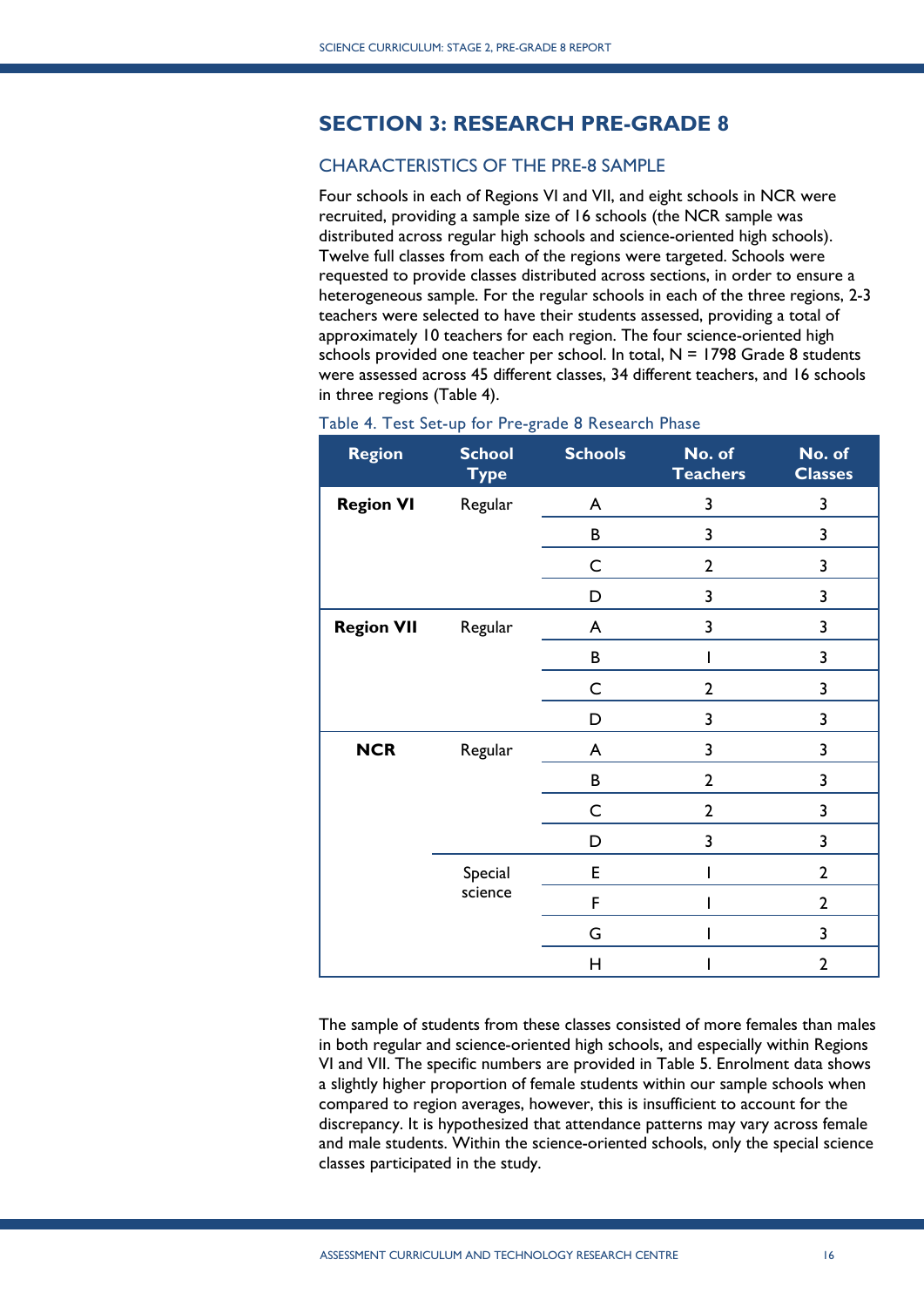| Region               | <b>School Type</b>   | Female<br><b>Students</b> | Male<br><b>Students</b> | Gender<br>not<br>specified | Total |
|----------------------|----------------------|---------------------------|-------------------------|----------------------------|-------|
| <b>Region VI</b>     | Regular              | 300                       | 180                     |                            | 481   |
| <b>Region</b><br>VII | Regular              | 275                       | 187                     |                            | 463   |
| <b>NCR</b>           | Regular              | 302                       | 236                     |                            | 539   |
|                      | Science-<br>oriented | 203                       | $\overline{111}$        | 0                          | 314   |
| Total                |                      | 1080                      | 714                     | 3                          | 1797  |

Table 5. Distribution of students by region, school type and gender

The test data collected from the student sample was calibrated using the oneparameter simple logistic model (Rasch, 1960) and student ability estimates were produced.

Analysis showed there was no statistically significant difference between the performance of male and female students within regular schools. There was, however, a statistically significant difference ( $t(312) = 4.8$ ,  $p=0.000$ ) between the genders within science-oriented high schools, where male students (mean = 62.83, SD = 9.38) outperformed their female classmates (mean =  $58.12$ , SD = 7.67).

The benefit of Rasch modelling is that the students and items can be placed on the same scale. This enables the comparison of students with the concepts and skills assessed by the test. The common logit scale for the pre-Grade 8 test is shown in Figure 2. The representation is known as a variable map and the distribution of students is shown on the left side with students represented by 'X'. The items are shown on the right side and each item is shown as a number according to the test order. The logit scale in this map extends from -2.5 to 2 logits. The most difficult item on the test is shown to be Item 5, and the easiest is shown to be Item 11 (Figure 2).

The relative positions of items and students are dictated by the data fit to the Rasch model. When an item is positioned at the same horizontal level as the student, the student has a 50/50 chance of answering that item correctly. When the item numbers are linked with the concept or skill assessed by the item, the horizontal alignment identifies which concepts or skills the aligned students (as represented by 'X's) are ready to learn. For usability, levels containing similar skills are identified, and a level description written to encapsulate the main ideas that students in each level are ready to learn.

The pre-Grade 8 test conceptually and empirically separates into four levels (A through D). These levels are described in Figure 2.

Levels A to D contain the pre-requisite concepts and skills for Grade 8 Matter. Some of these concepts and skills were introduced to students in Grade 7 and some were introduced in earlier grades. The level descriptions order these from easiest to most difficult, based on the results of the testing. The students assigned to each level via the analysis are considered "ready to learn" the concepts and skills associated with that level. The levels show that some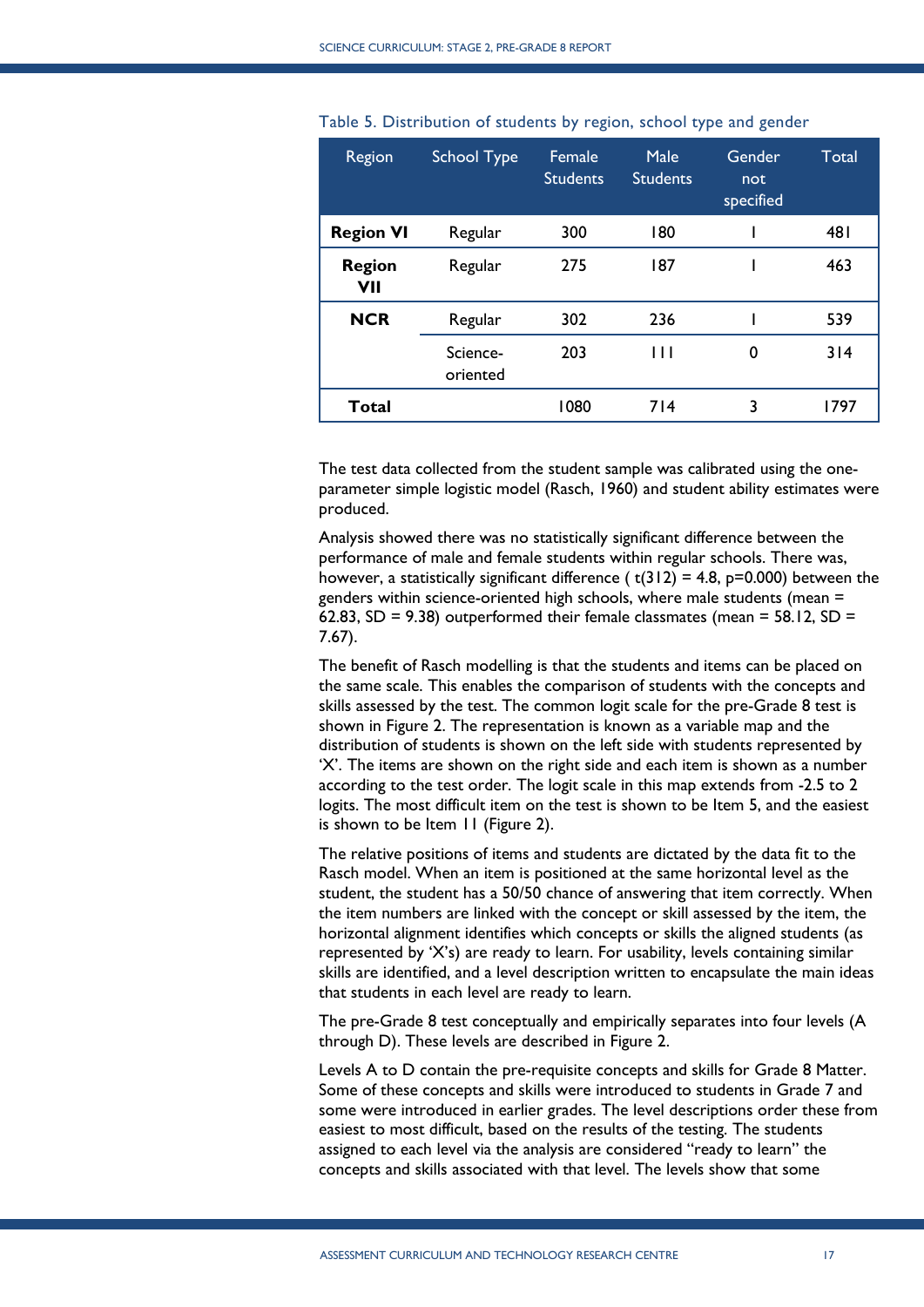students have mastered more of the pre-requisites than others. For example, students at Level A are ready to learn the macroscopic properties of solids, liquids and gases. This concept was introduced prior to Grade 7, but experiences during Grade 7 Matter could also improve students' understanding of this concept. Nevertheless, the students at this level have not yet mastered the concept and still require further instruction in it. As the Grade 8 Matter curriculum assumes that students already understand this concept, students at Level A do not have the pre-requisites required for Grade 8. The same is true of students at Level B.

Students at Levels C and D are ready to learn the Grade 8 Matter curriculum, based on the concepts and skills identified by the expert panel. For example, students at Level C are 'starting to use scientific terminology to describe microscopic particles (atom, molecule, compound, element, mixture, proton, electron, neutron)'. As the topics within Grade 8 Matter include the particle nature of matter and atomic structure, these students can be considered ready to learn the topic. But a vast majority of students are not yet ready to learn these fundamental concepts, which are essential in understanding chemical reactions and the quantitative explanations of chemical changes that will form part of their experience in Grades 9 and 10.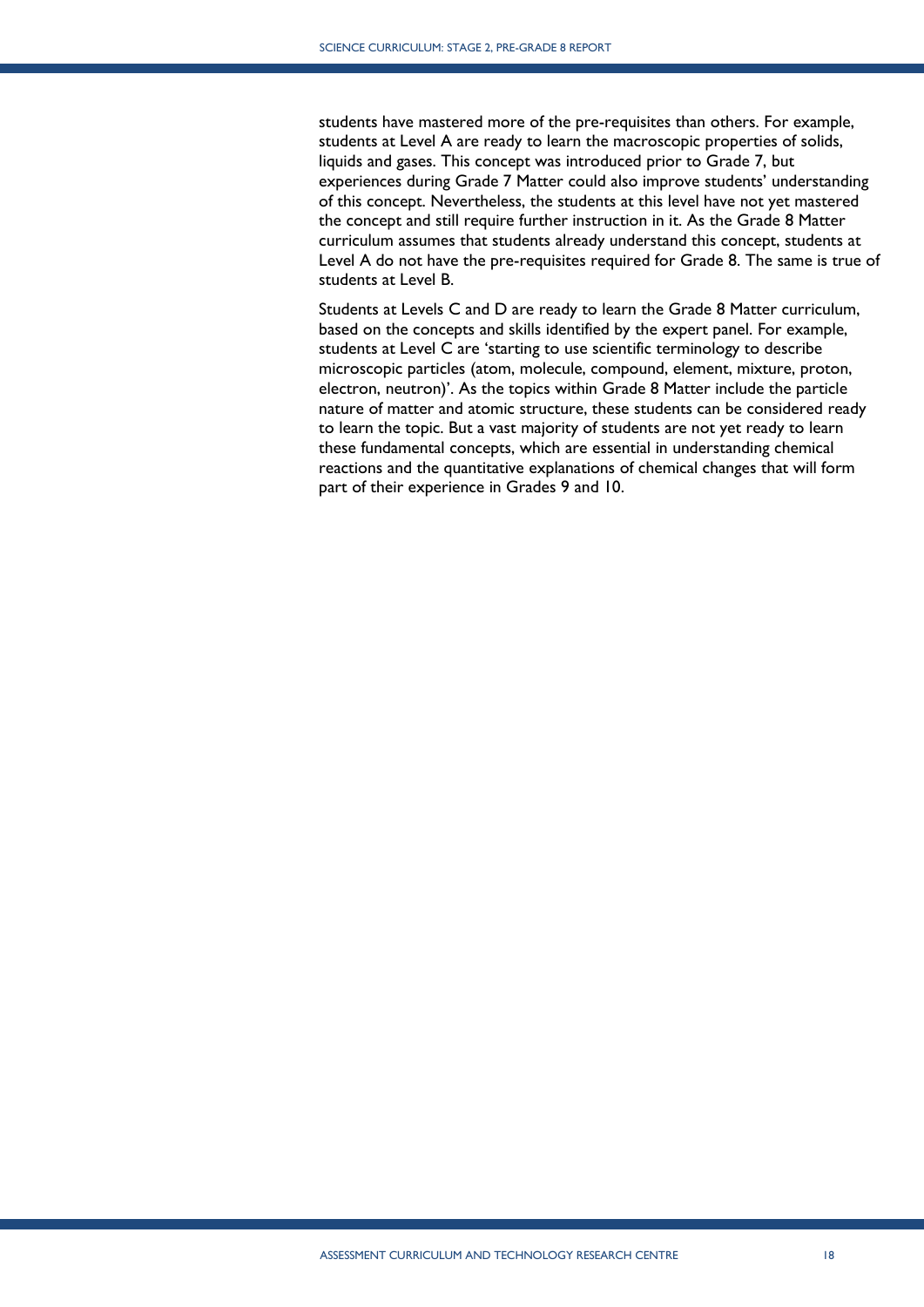| X15<br>2<br>XXXI<br>XXI<br>X <sub>1</sub><br><b>XX130</b><br>XXI<br>Level D – Students at this level are starting to interpret pH scales to make inferences about acidity basicity. They are<br>XI<br>beginning to make deductions based on their understanding of scientific terminology (element, compound, mixture, density).<br>X126<br>They are starting to recognize that gases are compressible.<br>XXXXI<br>XXXI<br>XXXXXXX   29 32 50<br>$\mathbf{1}$<br><b>VVVV128</b><br>XXXXXXXX<br>XXXXXXXXXXXX   21<br>XXXXXXXXXXXXXXXX   3 8 22<br>Level C - Students at this level are starting to use the appropriate scientific terminology to distinguish between sub-<br>microscopic particles (atom, molecule, compound, element, mixture, proton, electron, neutron). They are learning to use<br>XXXXXXXXXXXXXXXXXXXXXXXI1 14 46<br>chemical symbols and to connect the position of an element on the periodic table with its classification as a metal/non-metal.<br>XXXXXXXXXXXXXXXXXXXXXX   42 48<br>XXXXXXXXXXXXXXXXXXXXXX   40<br>They are beginning to make inferences from experimental data presented in tables and graphs in order to identify trends and<br><b>XXXXXXXXXXXXXXXXXXXXXXXXXXXXXXXX</b><br>explanations and to draw conclusions.<br>XXXXXXXXXXXXXXXXXXXXXXXXXXXXXXXX<br>$^{\circ}$<br>XXXXXXXXXXXXXXXXXXXXXXXXXXXX   20 44<br>XXXXXXXXXXXXXXXXXXXXXXXXXXXXXXXXXXXXII12 16 34<br>Level B - Students at this level are beginning to recognize the particulate nature of matter, e.g. that ice and water are the<br>XXXXXXXXXXXXXXXXXXXXXXXXXXXXXXXXXXXX<br>same substance with different arrangements of particles. They are learning to use scientific terminology to describe the<br>CX139 41<br>properties of metals and non-metals (malleable, ductile, brittle) and recognize that heating causes expansion. Students are<br>27 31 49<br>XXXXXXXXXXXXXXXXXXXXXXXXXXXXXXXXXXXX<br>starting to read instruments accurately, convert between different units of measurement, choose the correct scale for<br>XXXXXXXXXXXXXXXXXXXXXXXXXXXXXXXXXX<br>XI37<br>accurate measurement, and link given graphs and diagrams with written descriptions.<br>xxxxxxxxxxxxxxxxxxxxxxxxxx<br>XXXXXXXXXXXXXXXXXXXXXXXXXXX<br>XXXXXXXXXXXXXXXXXXXXXX<br>Level A – Students at this level are learning the macroscopic properties of solids, liquids and gases. They are beginning to<br>XXXXXXXXXXXXXXXXXXXXX<br>XXXXXXXXXXXXXXXXXXXX<br>classify metals and non-metals based on their properties; that metals conduct heat; that non-metals are not attracted by<br>XXXXXXXXXXXXXXXXX   19 23<br>magnets. Students are starting to use data in tabulated form.<br>XXXXXXXXXX   24<br>XXXXXXX<br>XXXXXXI<br><b>XXXXXI</b><br>XXXX   11<br>$-2$<br>ΧI<br>X <sub>1</sub><br>X <sub>1</sub><br>X <sub>1</sub> |  |
|--------------------------------------------------------------------------------------------------------------------------------------------------------------------------------------------------------------------------------------------------------------------------------------------------------------------------------------------------------------------------------------------------------------------------------------------------------------------------------------------------------------------------------------------------------------------------------------------------------------------------------------------------------------------------------------------------------------------------------------------------------------------------------------------------------------------------------------------------------------------------------------------------------------------------------------------------------------------------------------------------------------------------------------------------------------------------------------------------------------------------------------------------------------------------------------------------------------------------------------------------------------------------------------------------------------------------------------------------------------------------------------------------------------------------------------------------------------------------------------------------------------------------------------------------------------------------------------------------------------------------------------------------------------------------------------------------------------------------------------------------------------------------------------------------------------------------------------------------------------------------------------------------------------------------------------------------------------------------------------------------------------------------------------------------------------------------------------------------------------------------------------------------------------------------------------------------------------------------------------------------------------------------------------------------------------------------------------------------------------------------------------------------------------------------------------------------------------------------------------------------------------------------------------------------------------------------------------------------------------------------------------------------------------------------------------------------------------------------------------------------------------------------------------------------------------------------|--|
|                                                                                                                                                                                                                                                                                                                                                                                                                                                                                                                                                                                                                                                                                                                                                                                                                                                                                                                                                                                                                                                                                                                                                                                                                                                                                                                                                                                                                                                                                                                                                                                                                                                                                                                                                                                                                                                                                                                                                                                                                                                                                                                                                                                                                                                                                                                                                                                                                                                                                                                                                                                                                                                                                                                                                                                                                          |  |
|                                                                                                                                                                                                                                                                                                                                                                                                                                                                                                                                                                                                                                                                                                                                                                                                                                                                                                                                                                                                                                                                                                                                                                                                                                                                                                                                                                                                                                                                                                                                                                                                                                                                                                                                                                                                                                                                                                                                                                                                                                                                                                                                                                                                                                                                                                                                                                                                                                                                                                                                                                                                                                                                                                                                                                                                                          |  |
|                                                                                                                                                                                                                                                                                                                                                                                                                                                                                                                                                                                                                                                                                                                                                                                                                                                                                                                                                                                                                                                                                                                                                                                                                                                                                                                                                                                                                                                                                                                                                                                                                                                                                                                                                                                                                                                                                                                                                                                                                                                                                                                                                                                                                                                                                                                                                                                                                                                                                                                                                                                                                                                                                                                                                                                                                          |  |
|                                                                                                                                                                                                                                                                                                                                                                                                                                                                                                                                                                                                                                                                                                                                                                                                                                                                                                                                                                                                                                                                                                                                                                                                                                                                                                                                                                                                                                                                                                                                                                                                                                                                                                                                                                                                                                                                                                                                                                                                                                                                                                                                                                                                                                                                                                                                                                                                                                                                                                                                                                                                                                                                                                                                                                                                                          |  |
|                                                                                                                                                                                                                                                                                                                                                                                                                                                                                                                                                                                                                                                                                                                                                                                                                                                                                                                                                                                                                                                                                                                                                                                                                                                                                                                                                                                                                                                                                                                                                                                                                                                                                                                                                                                                                                                                                                                                                                                                                                                                                                                                                                                                                                                                                                                                                                                                                                                                                                                                                                                                                                                                                                                                                                                                                          |  |
|                                                                                                                                                                                                                                                                                                                                                                                                                                                                                                                                                                                                                                                                                                                                                                                                                                                                                                                                                                                                                                                                                                                                                                                                                                                                                                                                                                                                                                                                                                                                                                                                                                                                                                                                                                                                                                                                                                                                                                                                                                                                                                                                                                                                                                                                                                                                                                                                                                                                                                                                                                                                                                                                                                                                                                                                                          |  |
|                                                                                                                                                                                                                                                                                                                                                                                                                                                                                                                                                                                                                                                                                                                                                                                                                                                                                                                                                                                                                                                                                                                                                                                                                                                                                                                                                                                                                                                                                                                                                                                                                                                                                                                                                                                                                                                                                                                                                                                                                                                                                                                                                                                                                                                                                                                                                                                                                                                                                                                                                                                                                                                                                                                                                                                                                          |  |
|                                                                                                                                                                                                                                                                                                                                                                                                                                                                                                                                                                                                                                                                                                                                                                                                                                                                                                                                                                                                                                                                                                                                                                                                                                                                                                                                                                                                                                                                                                                                                                                                                                                                                                                                                                                                                                                                                                                                                                                                                                                                                                                                                                                                                                                                                                                                                                                                                                                                                                                                                                                                                                                                                                                                                                                                                          |  |
|                                                                                                                                                                                                                                                                                                                                                                                                                                                                                                                                                                                                                                                                                                                                                                                                                                                                                                                                                                                                                                                                                                                                                                                                                                                                                                                                                                                                                                                                                                                                                                                                                                                                                                                                                                                                                                                                                                                                                                                                                                                                                                                                                                                                                                                                                                                                                                                                                                                                                                                                                                                                                                                                                                                                                                                                                          |  |
|                                                                                                                                                                                                                                                                                                                                                                                                                                                                                                                                                                                                                                                                                                                                                                                                                                                                                                                                                                                                                                                                                                                                                                                                                                                                                                                                                                                                                                                                                                                                                                                                                                                                                                                                                                                                                                                                                                                                                                                                                                                                                                                                                                                                                                                                                                                                                                                                                                                                                                                                                                                                                                                                                                                                                                                                                          |  |
|                                                                                                                                                                                                                                                                                                                                                                                                                                                                                                                                                                                                                                                                                                                                                                                                                                                                                                                                                                                                                                                                                                                                                                                                                                                                                                                                                                                                                                                                                                                                                                                                                                                                                                                                                                                                                                                                                                                                                                                                                                                                                                                                                                                                                                                                                                                                                                                                                                                                                                                                                                                                                                                                                                                                                                                                                          |  |
|                                                                                                                                                                                                                                                                                                                                                                                                                                                                                                                                                                                                                                                                                                                                                                                                                                                                                                                                                                                                                                                                                                                                                                                                                                                                                                                                                                                                                                                                                                                                                                                                                                                                                                                                                                                                                                                                                                                                                                                                                                                                                                                                                                                                                                                                                                                                                                                                                                                                                                                                                                                                                                                                                                                                                                                                                          |  |
|                                                                                                                                                                                                                                                                                                                                                                                                                                                                                                                                                                                                                                                                                                                                                                                                                                                                                                                                                                                                                                                                                                                                                                                                                                                                                                                                                                                                                                                                                                                                                                                                                                                                                                                                                                                                                                                                                                                                                                                                                                                                                                                                                                                                                                                                                                                                                                                                                                                                                                                                                                                                                                                                                                                                                                                                                          |  |
|                                                                                                                                                                                                                                                                                                                                                                                                                                                                                                                                                                                                                                                                                                                                                                                                                                                                                                                                                                                                                                                                                                                                                                                                                                                                                                                                                                                                                                                                                                                                                                                                                                                                                                                                                                                                                                                                                                                                                                                                                                                                                                                                                                                                                                                                                                                                                                                                                                                                                                                                                                                                                                                                                                                                                                                                                          |  |
|                                                                                                                                                                                                                                                                                                                                                                                                                                                                                                                                                                                                                                                                                                                                                                                                                                                                                                                                                                                                                                                                                                                                                                                                                                                                                                                                                                                                                                                                                                                                                                                                                                                                                                                                                                                                                                                                                                                                                                                                                                                                                                                                                                                                                                                                                                                                                                                                                                                                                                                                                                                                                                                                                                                                                                                                                          |  |
|                                                                                                                                                                                                                                                                                                                                                                                                                                                                                                                                                                                                                                                                                                                                                                                                                                                                                                                                                                                                                                                                                                                                                                                                                                                                                                                                                                                                                                                                                                                                                                                                                                                                                                                                                                                                                                                                                                                                                                                                                                                                                                                                                                                                                                                                                                                                                                                                                                                                                                                                                                                                                                                                                                                                                                                                                          |  |
|                                                                                                                                                                                                                                                                                                                                                                                                                                                                                                                                                                                                                                                                                                                                                                                                                                                                                                                                                                                                                                                                                                                                                                                                                                                                                                                                                                                                                                                                                                                                                                                                                                                                                                                                                                                                                                                                                                                                                                                                                                                                                                                                                                                                                                                                                                                                                                                                                                                                                                                                                                                                                                                                                                                                                                                                                          |  |
|                                                                                                                                                                                                                                                                                                                                                                                                                                                                                                                                                                                                                                                                                                                                                                                                                                                                                                                                                                                                                                                                                                                                                                                                                                                                                                                                                                                                                                                                                                                                                                                                                                                                                                                                                                                                                                                                                                                                                                                                                                                                                                                                                                                                                                                                                                                                                                                                                                                                                                                                                                                                                                                                                                                                                                                                                          |  |
|                                                                                                                                                                                                                                                                                                                                                                                                                                                                                                                                                                                                                                                                                                                                                                                                                                                                                                                                                                                                                                                                                                                                                                                                                                                                                                                                                                                                                                                                                                                                                                                                                                                                                                                                                                                                                                                                                                                                                                                                                                                                                                                                                                                                                                                                                                                                                                                                                                                                                                                                                                                                                                                                                                                                                                                                                          |  |
|                                                                                                                                                                                                                                                                                                                                                                                                                                                                                                                                                                                                                                                                                                                                                                                                                                                                                                                                                                                                                                                                                                                                                                                                                                                                                                                                                                                                                                                                                                                                                                                                                                                                                                                                                                                                                                                                                                                                                                                                                                                                                                                                                                                                                                                                                                                                                                                                                                                                                                                                                                                                                                                                                                                                                                                                                          |  |
|                                                                                                                                                                                                                                                                                                                                                                                                                                                                                                                                                                                                                                                                                                                                                                                                                                                                                                                                                                                                                                                                                                                                                                                                                                                                                                                                                                                                                                                                                                                                                                                                                                                                                                                                                                                                                                                                                                                                                                                                                                                                                                                                                                                                                                                                                                                                                                                                                                                                                                                                                                                                                                                                                                                                                                                                                          |  |
|                                                                                                                                                                                                                                                                                                                                                                                                                                                                                                                                                                                                                                                                                                                                                                                                                                                                                                                                                                                                                                                                                                                                                                                                                                                                                                                                                                                                                                                                                                                                                                                                                                                                                                                                                                                                                                                                                                                                                                                                                                                                                                                                                                                                                                                                                                                                                                                                                                                                                                                                                                                                                                                                                                                                                                                                                          |  |
|                                                                                                                                                                                                                                                                                                                                                                                                                                                                                                                                                                                                                                                                                                                                                                                                                                                                                                                                                                                                                                                                                                                                                                                                                                                                                                                                                                                                                                                                                                                                                                                                                                                                                                                                                                                                                                                                                                                                                                                                                                                                                                                                                                                                                                                                                                                                                                                                                                                                                                                                                                                                                                                                                                                                                                                                                          |  |
|                                                                                                                                                                                                                                                                                                                                                                                                                                                                                                                                                                                                                                                                                                                                                                                                                                                                                                                                                                                                                                                                                                                                                                                                                                                                                                                                                                                                                                                                                                                                                                                                                                                                                                                                                                                                                                                                                                                                                                                                                                                                                                                                                                                                                                                                                                                                                                                                                                                                                                                                                                                                                                                                                                                                                                                                                          |  |
|                                                                                                                                                                                                                                                                                                                                                                                                                                                                                                                                                                                                                                                                                                                                                                                                                                                                                                                                                                                                                                                                                                                                                                                                                                                                                                                                                                                                                                                                                                                                                                                                                                                                                                                                                                                                                                                                                                                                                                                                                                                                                                                                                                                                                                                                                                                                                                                                                                                                                                                                                                                                                                                                                                                                                                                                                          |  |
|                                                                                                                                                                                                                                                                                                                                                                                                                                                                                                                                                                                                                                                                                                                                                                                                                                                                                                                                                                                                                                                                                                                                                                                                                                                                                                                                                                                                                                                                                                                                                                                                                                                                                                                                                                                                                                                                                                                                                                                                                                                                                                                                                                                                                                                                                                                                                                                                                                                                                                                                                                                                                                                                                                                                                                                                                          |  |
|                                                                                                                                                                                                                                                                                                                                                                                                                                                                                                                                                                                                                                                                                                                                                                                                                                                                                                                                                                                                                                                                                                                                                                                                                                                                                                                                                                                                                                                                                                                                                                                                                                                                                                                                                                                                                                                                                                                                                                                                                                                                                                                                                                                                                                                                                                                                                                                                                                                                                                                                                                                                                                                                                                                                                                                                                          |  |
|                                                                                                                                                                                                                                                                                                                                                                                                                                                                                                                                                                                                                                                                                                                                                                                                                                                                                                                                                                                                                                                                                                                                                                                                                                                                                                                                                                                                                                                                                                                                                                                                                                                                                                                                                                                                                                                                                                                                                                                                                                                                                                                                                                                                                                                                                                                                                                                                                                                                                                                                                                                                                                                                                                                                                                                                                          |  |
|                                                                                                                                                                                                                                                                                                                                                                                                                                                                                                                                                                                                                                                                                                                                                                                                                                                                                                                                                                                                                                                                                                                                                                                                                                                                                                                                                                                                                                                                                                                                                                                                                                                                                                                                                                                                                                                                                                                                                                                                                                                                                                                                                                                                                                                                                                                                                                                                                                                                                                                                                                                                                                                                                                                                                                                                                          |  |
|                                                                                                                                                                                                                                                                                                                                                                                                                                                                                                                                                                                                                                                                                                                                                                                                                                                                                                                                                                                                                                                                                                                                                                                                                                                                                                                                                                                                                                                                                                                                                                                                                                                                                                                                                                                                                                                                                                                                                                                                                                                                                                                                                                                                                                                                                                                                                                                                                                                                                                                                                                                                                                                                                                                                                                                                                          |  |
|                                                                                                                                                                                                                                                                                                                                                                                                                                                                                                                                                                                                                                                                                                                                                                                                                                                                                                                                                                                                                                                                                                                                                                                                                                                                                                                                                                                                                                                                                                                                                                                                                                                                                                                                                                                                                                                                                                                                                                                                                                                                                                                                                                                                                                                                                                                                                                                                                                                                                                                                                                                                                                                                                                                                                                                                                          |  |
|                                                                                                                                                                                                                                                                                                                                                                                                                                                                                                                                                                                                                                                                                                                                                                                                                                                                                                                                                                                                                                                                                                                                                                                                                                                                                                                                                                                                                                                                                                                                                                                                                                                                                                                                                                                                                                                                                                                                                                                                                                                                                                                                                                                                                                                                                                                                                                                                                                                                                                                                                                                                                                                                                                                                                                                                                          |  |
|                                                                                                                                                                                                                                                                                                                                                                                                                                                                                                                                                                                                                                                                                                                                                                                                                                                                                                                                                                                                                                                                                                                                                                                                                                                                                                                                                                                                                                                                                                                                                                                                                                                                                                                                                                                                                                                                                                                                                                                                                                                                                                                                                                                                                                                                                                                                                                                                                                                                                                                                                                                                                                                                                                                                                                                                                          |  |
|                                                                                                                                                                                                                                                                                                                                                                                                                                                                                                                                                                                                                                                                                                                                                                                                                                                                                                                                                                                                                                                                                                                                                                                                                                                                                                                                                                                                                                                                                                                                                                                                                                                                                                                                                                                                                                                                                                                                                                                                                                                                                                                                                                                                                                                                                                                                                                                                                                                                                                                                                                                                                                                                                                                                                                                                                          |  |
|                                                                                                                                                                                                                                                                                                                                                                                                                                                                                                                                                                                                                                                                                                                                                                                                                                                                                                                                                                                                                                                                                                                                                                                                                                                                                                                                                                                                                                                                                                                                                                                                                                                                                                                                                                                                                                                                                                                                                                                                                                                                                                                                                                                                                                                                                                                                                                                                                                                                                                                                                                                                                                                                                                                                                                                                                          |  |
|                                                                                                                                                                                                                                                                                                                                                                                                                                                                                                                                                                                                                                                                                                                                                                                                                                                                                                                                                                                                                                                                                                                                                                                                                                                                                                                                                                                                                                                                                                                                                                                                                                                                                                                                                                                                                                                                                                                                                                                                                                                                                                                                                                                                                                                                                                                                                                                                                                                                                                                                                                                                                                                                                                                                                                                                                          |  |
|                                                                                                                                                                                                                                                                                                                                                                                                                                                                                                                                                                                                                                                                                                                                                                                                                                                                                                                                                                                                                                                                                                                                                                                                                                                                                                                                                                                                                                                                                                                                                                                                                                                                                                                                                                                                                                                                                                                                                                                                                                                                                                                                                                                                                                                                                                                                                                                                                                                                                                                                                                                                                                                                                                                                                                                                                          |  |
|                                                                                                                                                                                                                                                                                                                                                                                                                                                                                                                                                                                                                                                                                                                                                                                                                                                                                                                                                                                                                                                                                                                                                                                                                                                                                                                                                                                                                                                                                                                                                                                                                                                                                                                                                                                                                                                                                                                                                                                                                                                                                                                                                                                                                                                                                                                                                                                                                                                                                                                                                                                                                                                                                                                                                                                                                          |  |
|                                                                                                                                                                                                                                                                                                                                                                                                                                                                                                                                                                                                                                                                                                                                                                                                                                                                                                                                                                                                                                                                                                                                                                                                                                                                                                                                                                                                                                                                                                                                                                                                                                                                                                                                                                                                                                                                                                                                                                                                                                                                                                                                                                                                                                                                                                                                                                                                                                                                                                                                                                                                                                                                                                                                                                                                                          |  |
|                                                                                                                                                                                                                                                                                                                                                                                                                                                                                                                                                                                                                                                                                                                                                                                                                                                                                                                                                                                                                                                                                                                                                                                                                                                                                                                                                                                                                                                                                                                                                                                                                                                                                                                                                                                                                                                                                                                                                                                                                                                                                                                                                                                                                                                                                                                                                                                                                                                                                                                                                                                                                                                                                                                                                                                                                          |  |
|                                                                                                                                                                                                                                                                                                                                                                                                                                                                                                                                                                                                                                                                                                                                                                                                                                                                                                                                                                                                                                                                                                                                                                                                                                                                                                                                                                                                                                                                                                                                                                                                                                                                                                                                                                                                                                                                                                                                                                                                                                                                                                                                                                                                                                                                                                                                                                                                                                                                                                                                                                                                                                                                                                                                                                                                                          |  |
|                                                                                                                                                                                                                                                                                                                                                                                                                                                                                                                                                                                                                                                                                                                                                                                                                                                                                                                                                                                                                                                                                                                                                                                                                                                                                                                                                                                                                                                                                                                                                                                                                                                                                                                                                                                                                                                                                                                                                                                                                                                                                                                                                                                                                                                                                                                                                                                                                                                                                                                                                                                                                                                                                                                                                                                                                          |  |
|                                                                                                                                                                                                                                                                                                                                                                                                                                                                                                                                                                                                                                                                                                                                                                                                                                                                                                                                                                                                                                                                                                                                                                                                                                                                                                                                                                                                                                                                                                                                                                                                                                                                                                                                                                                                                                                                                                                                                                                                                                                                                                                                                                                                                                                                                                                                                                                                                                                                                                                                                                                                                                                                                                                                                                                                                          |  |
|                                                                                                                                                                                                                                                                                                                                                                                                                                                                                                                                                                                                                                                                                                                                                                                                                                                                                                                                                                                                                                                                                                                                                                                                                                                                                                                                                                                                                                                                                                                                                                                                                                                                                                                                                                                                                                                                                                                                                                                                                                                                                                                                                                                                                                                                                                                                                                                                                                                                                                                                                                                                                                                                                                                                                                                                                          |  |
|                                                                                                                                                                                                                                                                                                                                                                                                                                                                                                                                                                                                                                                                                                                                                                                                                                                                                                                                                                                                                                                                                                                                                                                                                                                                                                                                                                                                                                                                                                                                                                                                                                                                                                                                                                                                                                                                                                                                                                                                                                                                                                                                                                                                                                                                                                                                                                                                                                                                                                                                                                                                                                                                                                                                                                                                                          |  |

Figure 2. Skill level descriptions and Variable map of student and item distribution

Note. X represents 2.6 students

÷,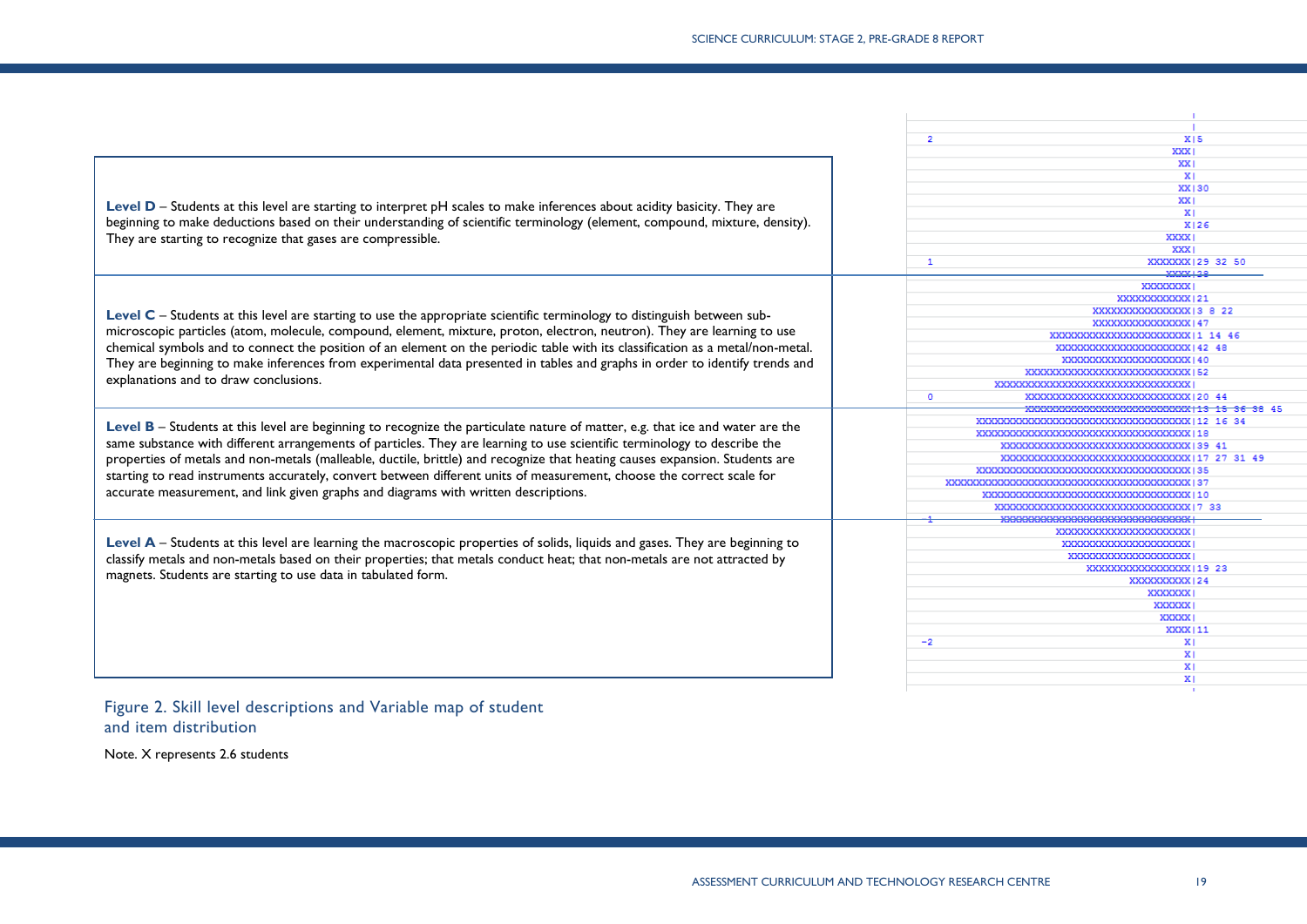In order to identify the percentage of students well prepared to engage with the conceptual knowledge and skills required by the Grade 8 Matter curriculum, the distribution of students across the various levels was identified for each school type (Table 6). These data are also shown graphically in Figure 3.

Table 6. Distribution of students across competence levels ( $A =$  lowest,  $D =$ highest)

|       | Regular   |            |                          | <b>Science-oriented High Schools</b> |            |                          |
|-------|-----------|------------|--------------------------|--------------------------------------|------------|--------------------------|
| Level | Frequency | Percentage | Cumulative<br>percentage | Frequency                            | Percentage | Cumulative<br>percentage |
| D     | 54        | 3.6%       | 100.0%                   | 72                                   | 22.9%      | 100.0%                   |
| C     | 344       | 23.2%      | 96.4%                    | 170                                  | 54.1%      | 77.1%                    |
| в     | 625       | 42.1%      | 73.2%                    | 70                                   | 22.3%      | 22.9%                    |
| A     | 460       | 31.0%      | 31.0%                    | 2                                    | 0.6%       | 0.6%                     |



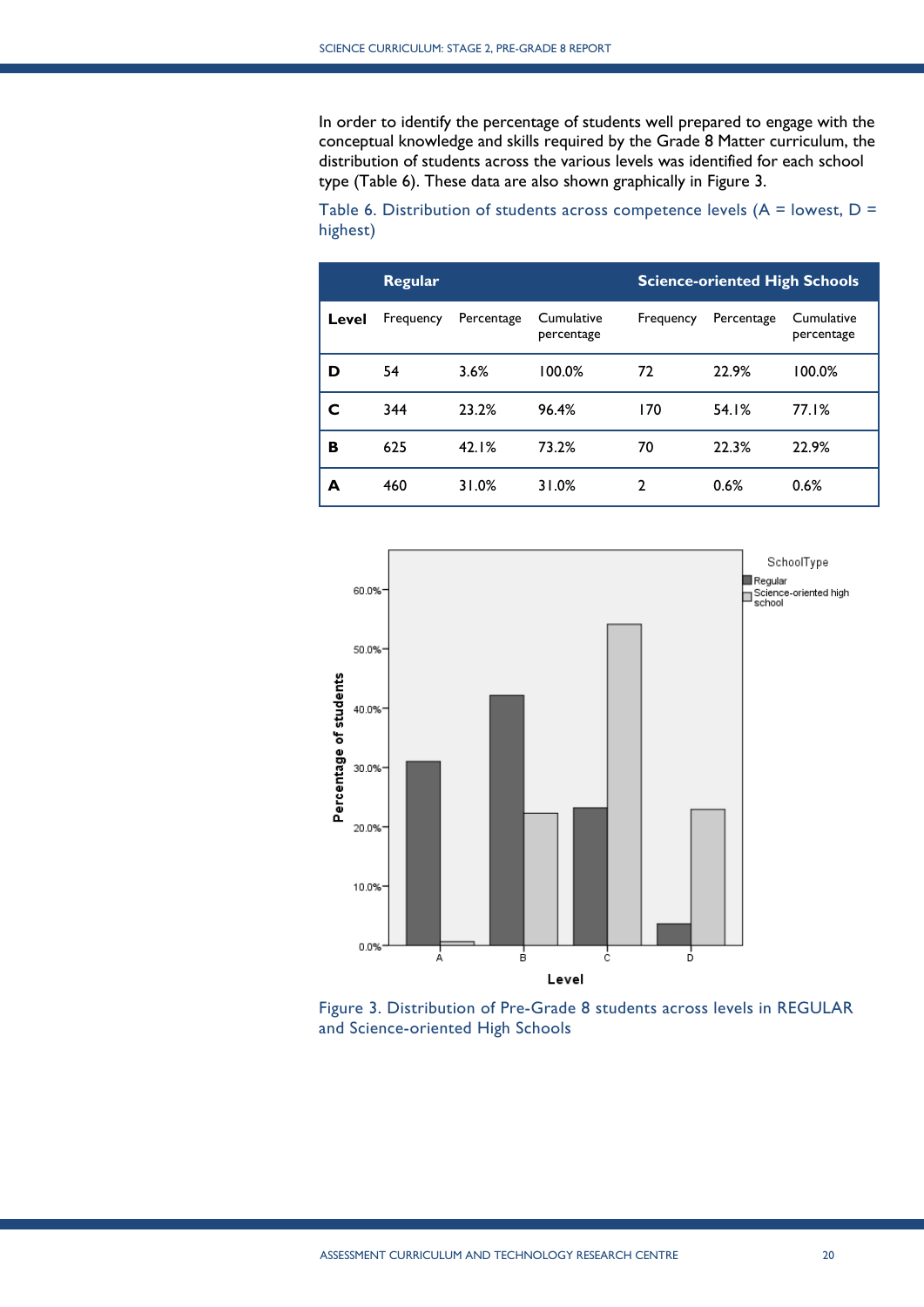

Figure 4. Distribution of Pre-Grade 7 students across levels in REGULAR and Science-oriented High Schools

These data indicate that 78% of students at science-oriented high schools and 27% of the regular high school students are ready to engage with the conceptual knowledge and skills required by the Grade 8 Matter curriculum (those at levels C and D). In effect, this group of students is ready to learn what is stated in the section on Spiraling of Concepts Grade 3 – Grade 10 of the K to 12 Science Curriculum regarding Properties and Structure of Matter: "Using models, learners learn that matter is made up of particles, the smallest of which is the atom. These particles are too small to be seen through a microscope. The properties of materials that have observed in earlier grades can now be explained by the type of particles involved and the attraction between these particles." This suggests that approximately one fifth of students at scienceoriented high schools would find it difficult to manage the Grade 8 Matter curriculum. In regular high schools the situation is much more serious, with over two thirds of students starting the Matter quarter without the required prior learning.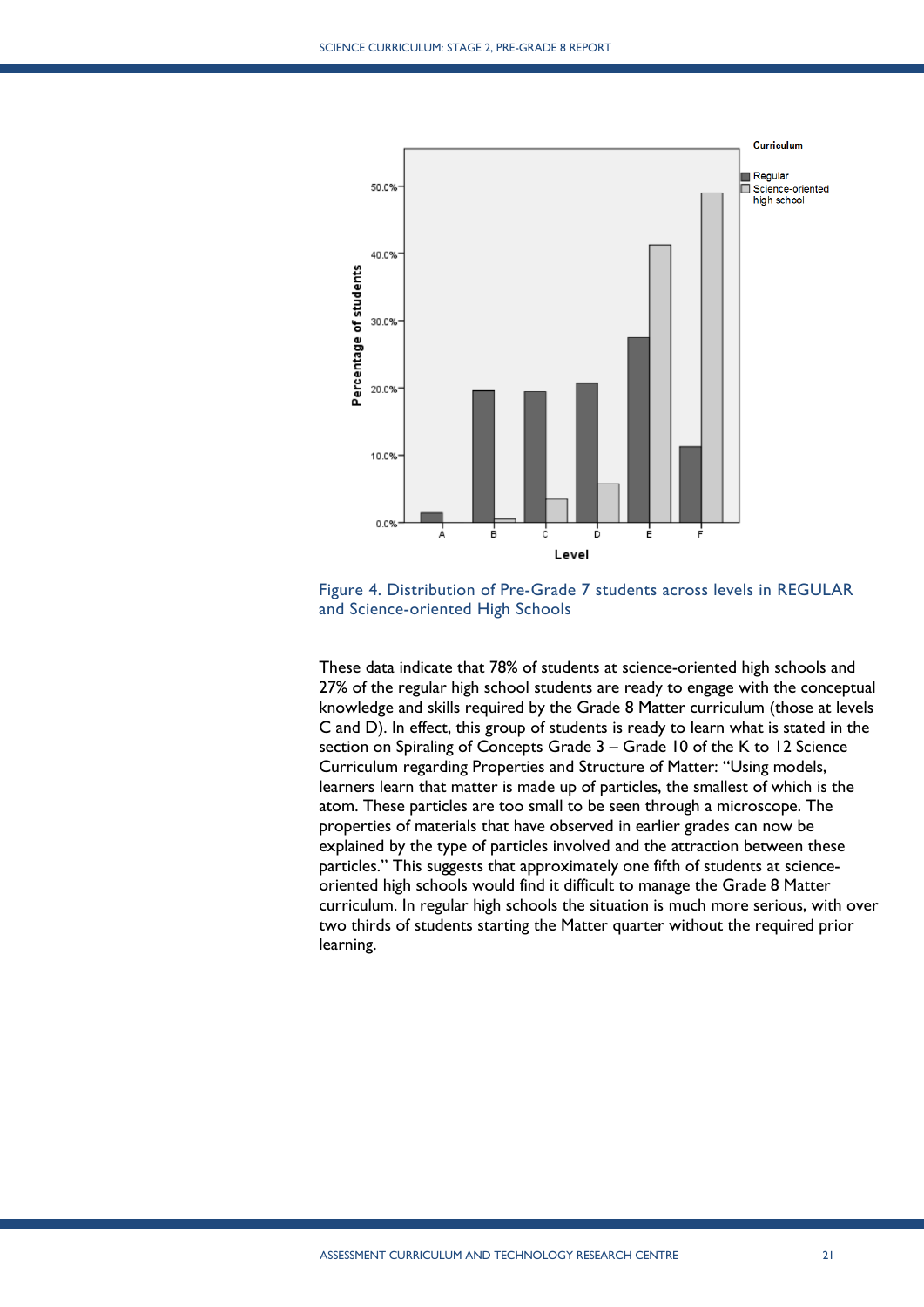|             | <b>Regular High Schools</b> |            |           | Science-oriented High<br><b>Schools</b> |
|-------------|-----------------------------|------------|-----------|-----------------------------------------|
|             | Ready                       | Not ready  | Ready     | Not ready                               |
| Pre-Grade 7 | 619(39%)                    | 978 (61%)  | 361 (90%) | 39 (10%)                                |
| Pre-Grade 8 | 398 (27%)                   | 1085 (73%) | 242 (78%) | 72 (22%)                                |

Table 7. Comparison of student readiness for Grade 7 and Grade 8.

When these findings are compared to the findings of the Pre-Grade 7 stage of this research (refer to Report 1), shown in Table 7, it can be seen that a greater proportion of Grade 8 students are not ready for the curriculum. The data for regular high school students show 27% of students can be considered ready for Grade 8, down from 39% for Grade 7 students. The trend is the same for students from science-oriented high schools where 78% of students are ready for Grade 8, down from 90% for Grade 7 students. This is a significant decrease in readiness for the students at both regular and science-oriented high schools  $(\gamma 2 = 49.4, p < 0.05 \text{ and } \gamma 2 = 23.3, p < 0.05, \text{ respectively}).$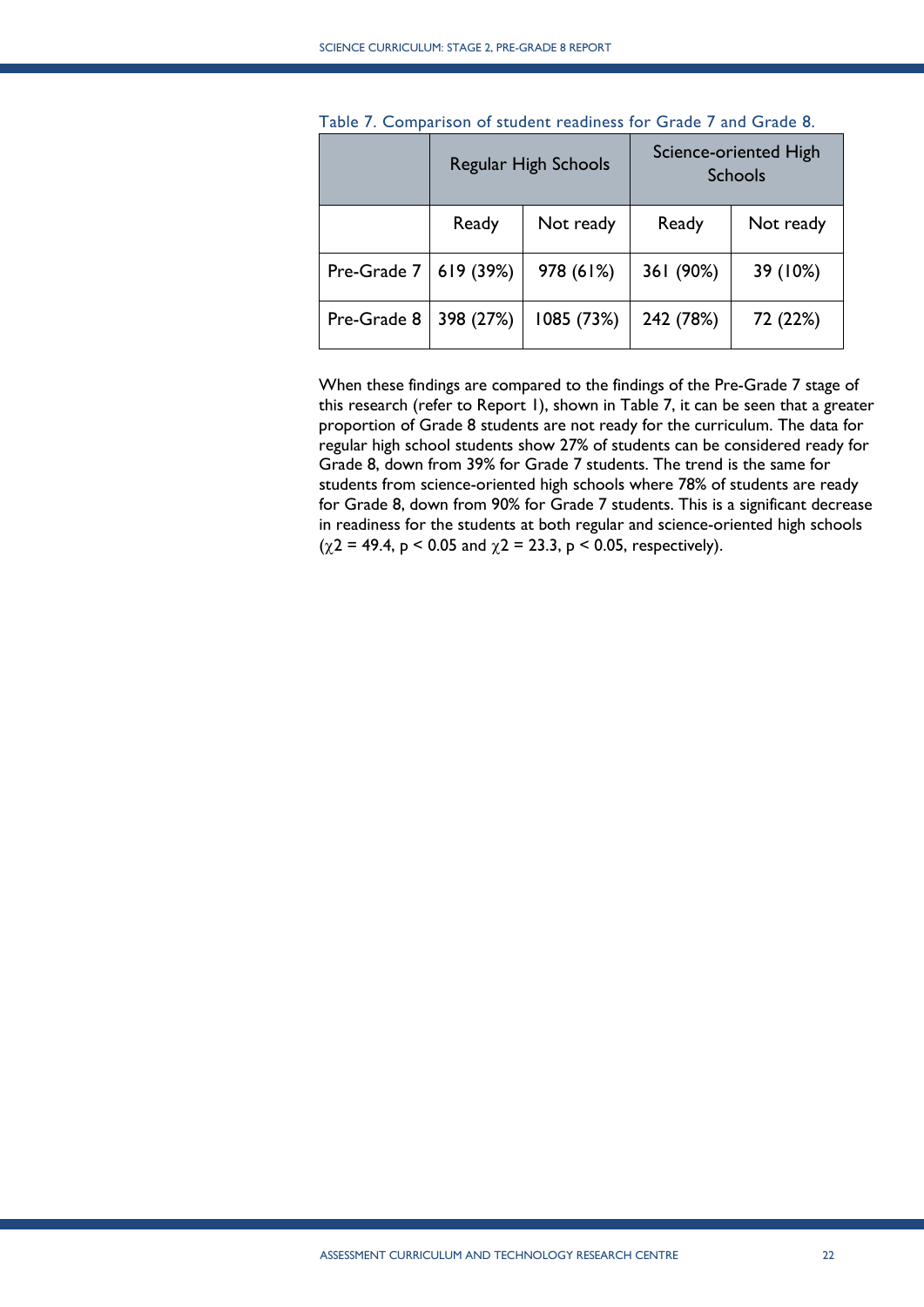# <span id="page-22-0"></span>**CONCLUSION**

The decrease in readiness from Grade 7 to Grade 8 indicates that the student performance is not simply due to the curriculum and instruction of previous grades. It suggests that the pace of the curriculum is such that students cannot keep up, given their current access to teaching and resources. Research in chemistry education (Harrison & Treagust, 2002; Lee, et. al., 1993; Nakhleh, 1992; Novick, S. & Nussbaum, J. 1981) has established the difficulty of moving between the macroscopic and the submicroscopic levels of descriptions of atomic particles. In part, this may be attributed to students having a number of intuitive thoughts about matter and the changes it undergoes (Nakleh, M., Samarapungavan, A., & Saglam, Y., 2005; Skamp, 2009) which require re-situating. The competence levels identified by this research project could help inform the improvement of both curriculum and teaching in the future to better support students to make the transition from the macroscopic to the submicroscopic conception of matter. Matching of the curriculum to the prerequisite concepts and skills attained by most students would better place the students to achieve the learning competencies for the given grade level. The implementation of teaching activities in Grade 7 that specifically address the typical stages of development exhibited by the research cohort would provide students with specific scaffolding to support their development. It is to be hoped that such changes would ease the transition from macroscopic to submicroscopic conceptions of matter.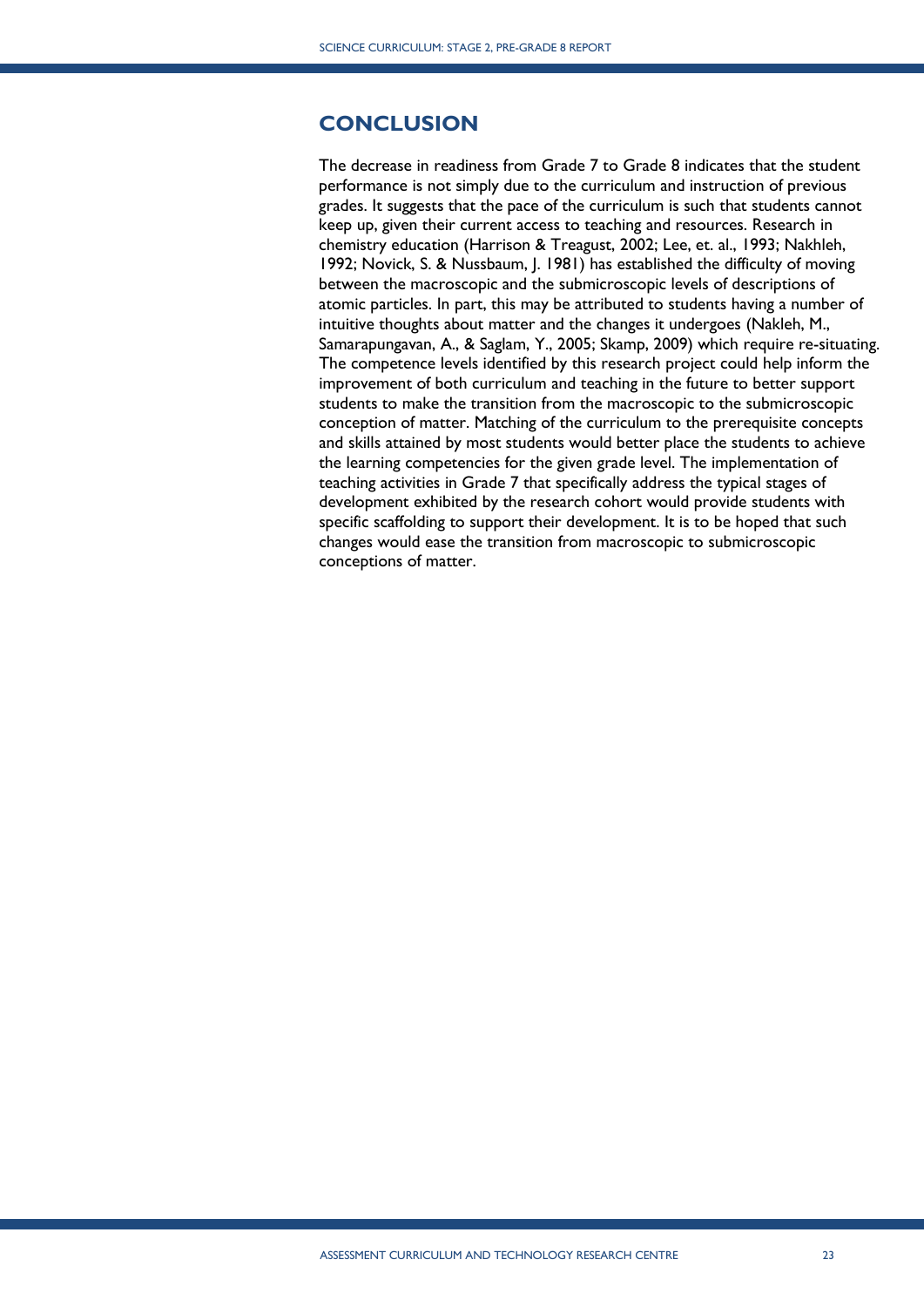#### <span id="page-23-0"></span>**REFERENCES**

- Care, E., & Griffin, P. (2011). *Curriculum Comparison Study for the Philippines Basic Education Sector*. Melbourne: Assessment Research Centre, The University of Melbourne.
- Department of Education. (2012). *Guidelines on the Assessment and Rating of Learning Outcomes under the K to 12 Basic Education Curriculum*. Pasig City: Republic of the Philippines.

Department of Education. (2013). *K to 12 Curriculum Guide: Science*. Pasig City: Republic of the Philippines.

Harrison, A.G. &Treagust, D.F. (2002).The particulate nature of matter: Challenges in understanding the

 submicroscopic world. In J.K. Gilbert, O.D. Jong, D. F.Treagust, & J.H. van Driel (Eds.), *Chemical* 

 *Education: Toward research-based practice* (pp 189-212).Dordrecht, The Netherlands:Kluwer.

Lee, O., Eichinger, D.C., Anderson, C. W., Berkheimer, G. D., & Bladeslee, T. D. (1993). Changing middle

 school students' conceptions of matter and molecules. *Journal of Research in Science Teaching*, 30 (3),

249-270.

Nakhleh,M. (1992). Why some students don't learn chemistry, *Journal of Chemical Education*, 69(3),

191-196.

Nakhleh, M., Samarapungavan, A., & Saglam, Y. (2005). Middle school students' beliefs about matter. *Journal* 

 *of Research in Science Teaching*, 42 (5), 581-612.

Novick, S. & Nussbaum, J. (1981). Pupils' understanding of the particulate nature of matter: A cross-age

study. *Science Education*, 65(2), 187-196

Rasch, G. (1960). Probabilistic models for some intelligence and achievement tests. *Copenhagen, Denmark: Danish Institute for Educational Research*, 1960.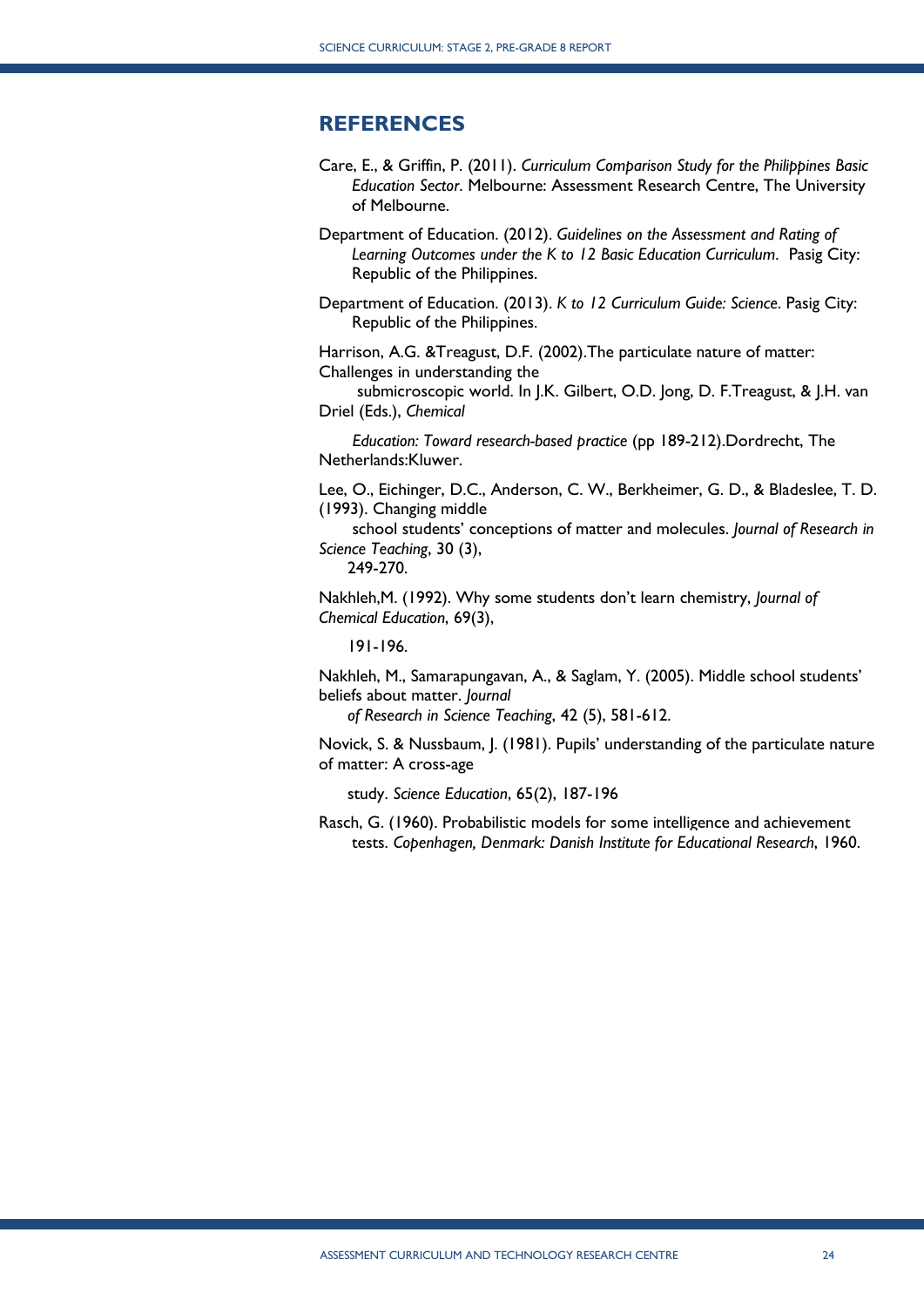## **Science Curriculum Project: progress of students through the science curriculum: a focus on matter (chemistry)**

Project Leads: Dr Marlene Ferido and Pam Robertson Centre Lead: Dr Therese Bustos Research Lead: Dr Esther Care Research Officer: Joesal Marabe Research Team (UniMelb): Pam Robertson, Masa Pavlovic Research Assistants (ACTRC): Lalaine Bagui, Rachel Ramirez Research Team as at April 2016